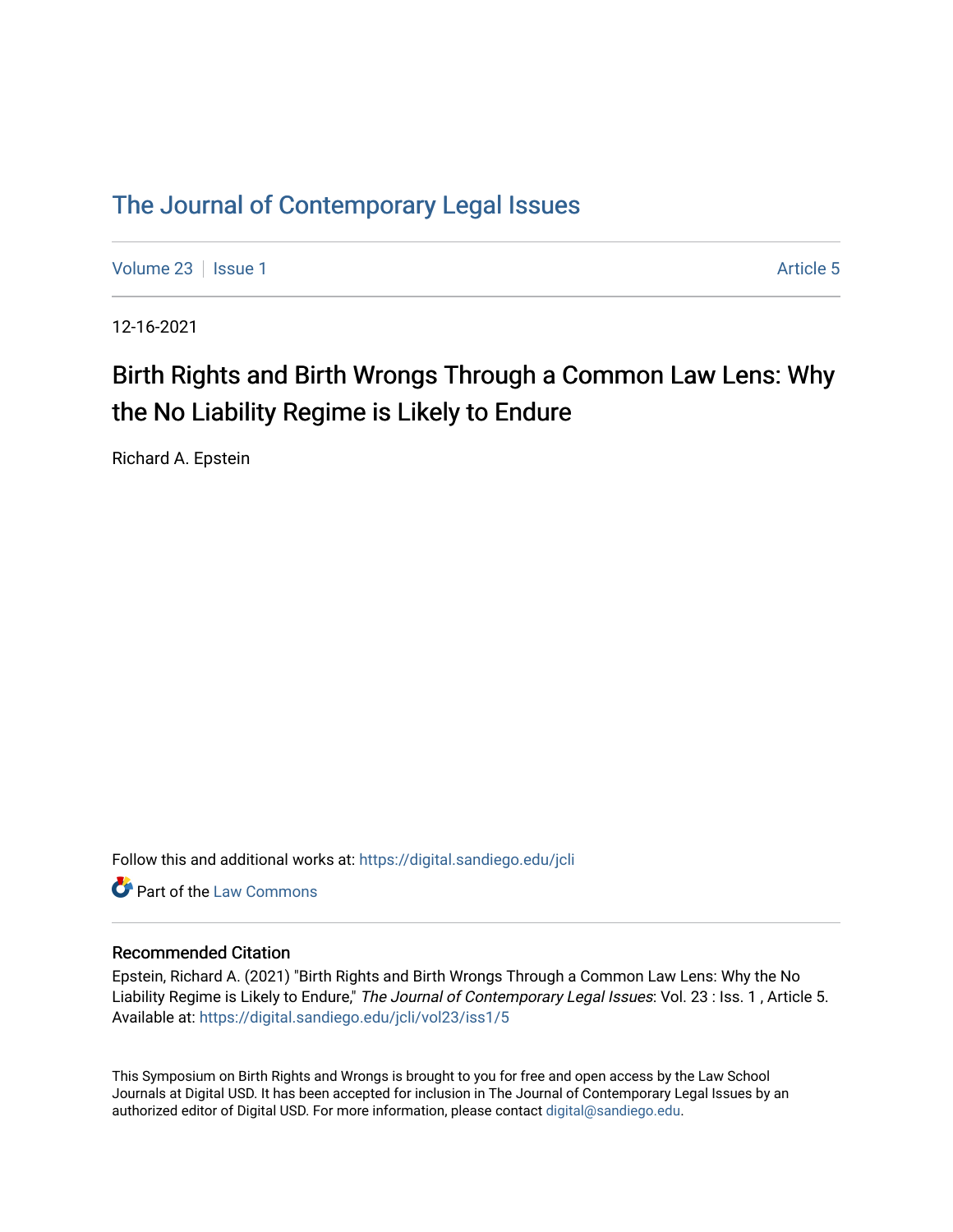# **Birth Rights and Birth Wrongs Through A Common Law Lens: Why the No Liability Regime is Likely to Endure**

#### RICHARD A. EPSTEIN\*

 **Introduction: A saga in four parts**: Dov Fox's recent book, the aptly  named *Birth Rights and Wrongs*, is, as its title suggests, a study of the stark conflicts that arise in the highly contested area of reproductive rights. Fox makes the powerful case that the legal protection of reproductive rights, in all their protean forms, is systematically under-protected relative to two key benchmarks: the standards of ordinary decency, and social expectations. In my view, he has an acute awareness of these failures. But his greatest strength is also his greatest weakness, as he systematically ignores the great successes wrought through the current system, as disjointed as it might seem on first appearance. Since these triumphs are not sufficiently accounted for, Fox fails to develop a general theory which explains how these technological advances are two-sided developments.

 In my view, there are always powerful incentives to do better, no matter which way the liability or regulatory rules are set, which tends to account for the higher performance and lower risk rates observed over time in this area notwithstanding the void in tort and regulatory protections.

 \* © 2021 Richard A. Epstein. Laurence A. Tisch Professor of Law, The New York University School of Law, the Peter and Kirsten Bedford Senior Fellow, The Hoover Institution, and the James Parker Hall Distinguished Service Professor of Law Emeritus and Senior Lecturer, The University of Chicago. My thanks to Justin Rosinski and Ashleigh Samlut, New York University School of Law class of 2021, for their excellent research assistance.

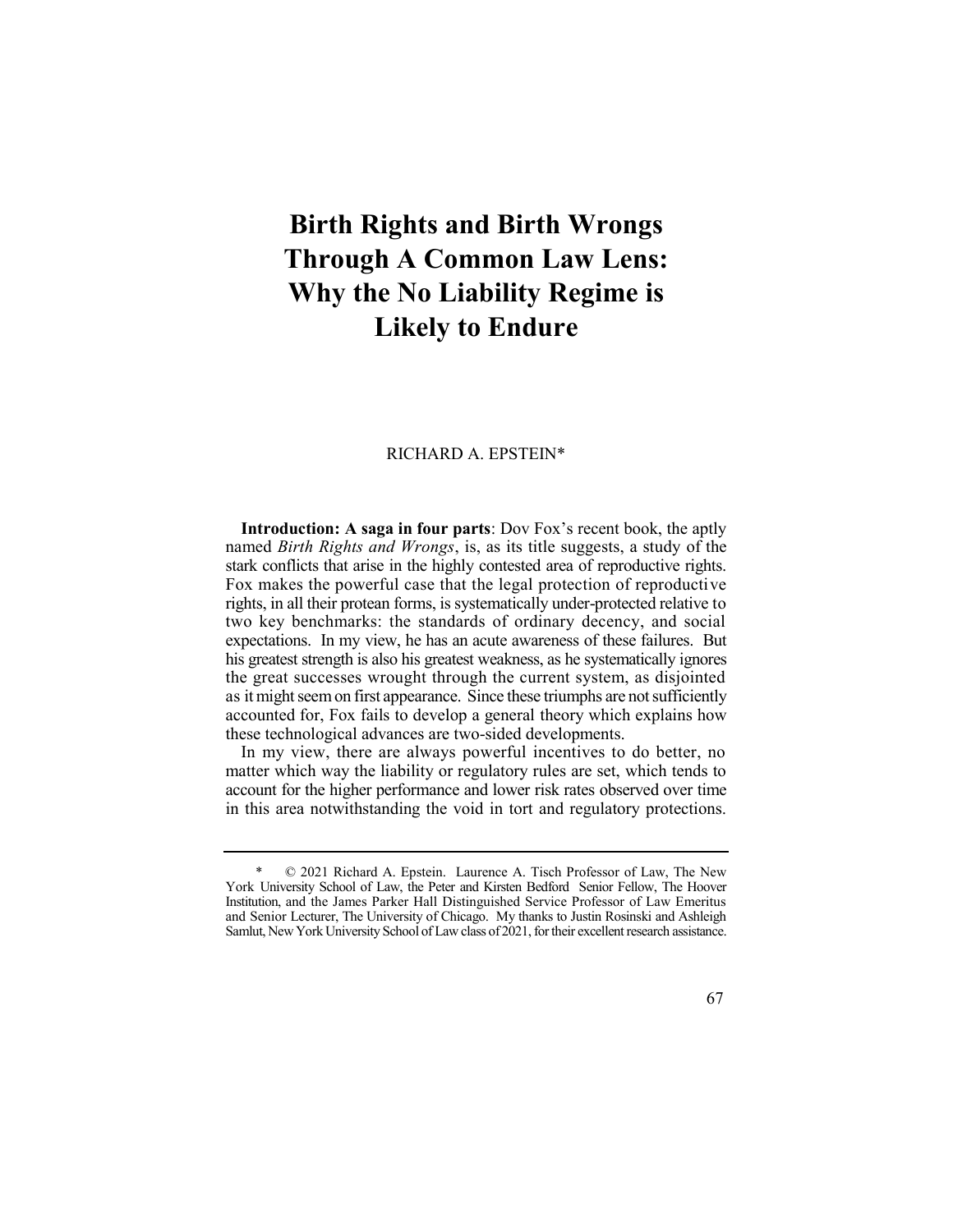Still, as the liability situation need not be first-best, it is important to note that all of these birth wrongs occur not as harms to strangers, but as harms that arise out of consensual arrangements, where contractual solutions are all too often pushed aside in favor of adopting tort solutions that don't quite jibe with the situation.

 Accordingly, this article is divided into four parts. Part I deals with the paradigmatic failures; Part II deals with the underappreciated successes. Part III offers a typology for change. Finally, Part IV deals with the serious difficulty in finding a contractual liability scheme that is better than the status quo.

 *Three paradigmatic failures:* Fox begins his exposition by noting in detail the many instances in which the miracle of birth brings forth new life to the pleasure and celebration of all. On the other side, he develops in exquisite detail an endless catalogue of all the mishaps that can happen in this highly charged area. Under Fox's useful terminology, this grim cascade of events divides up into three categories, which he neatly summarizes as "Procreation Deprived," Procreation Imposed," and "Procreation Confounded."

 These three headings convey the basic message that the attitudes and expectations that surround both sex and procreation are wide and diverse, and that it is not possible to think that anyone has ever proposed one uniform solution ideal for all women or couples. Many men and women are desperate to have children, either now or in the future, but who find that serious time) take steps to mitigate the dangers that have befallen them, only to have their desires thwarted by the negligence—occasionally worse—of other biological difficulties—sterility and disease—could easily stand in their path. People (including single persons who hope to marry at some future various professionals and organizations, both business and charitable, in whom they put their trust.

 painfully retold by Fox, is that their precious eggs or sperm are put into the hands of a fertility clinic only to be destroyed because of an equipment malfunction before they can be used—procreation deprived. Next, there are individuals who do not want to have further children even as they want birth control pills were in fact vitamins, or that a vasectomy did not take hold, leaving them saddled with the prospect of an abortion or unwanted children, either of which could break their psyches, personal relationships, or finances—procreation imposed. Last, there are instances where laboratories mishandled various specimens, resulting in offspring with serious birth defects and genetic diseases, such as Fabry disease or Down syndrome, which can be a burden to the family, society, or both—procreation There are three common patterns. One of the most common scenarios, to continue to enjoy an active sex life. They discover that their supposed confounded.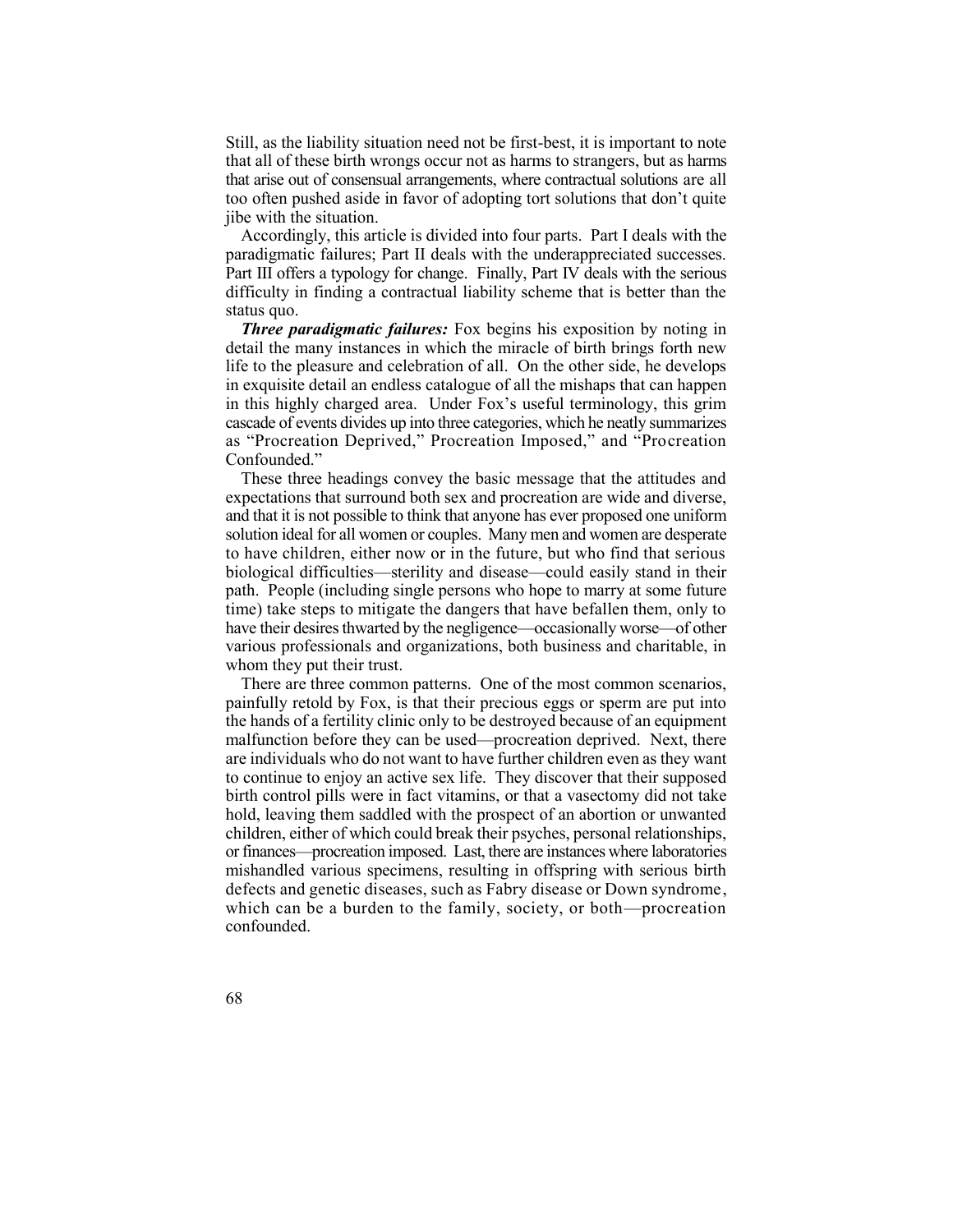Each of these mishaps have destructive consequences, yet none of them result from natural events, for all of them stem from the negligence of various professional actors in the health care system. Fox belabors the obvious point that these injuries are severe and substantial. But more critically, he then documents with painstaking care how, all too often, these failures are left without redress through any tort regime or regulatory scheme.

 One the one side, individual tragedies are often regarded as noncompensable events under the tort law. The standard rationales, which I shall not belabor here, are both numerous and unpersuasive. It is said that these losses are some indefinite future benefit and not the subject of an immediate or tangible individual loss. Fox expresses his deep frustration with these claims, and I think he is successful by any standard in showing that the effort to make these serious losses disappear from view, often by mere linguistic principles and distinctions. There is a jarring inconsistency between the specific situations detailed above and the current tort system generally, which has already found liability in many cases that present similar difficulties too abstract, too remote, that they are only the disappointment of not getting sleights of hand, are not worthy of the judges who defend these supposed in dealing with probabilistic valuation.

 To give but one pointed example, is it so much more difficult to calculate the loss of grieving parents in a wrongful death case if a physician's negligence harms the child the moment before birth rather than the moment after? In both cases the imponderables are large. What kind of play and marriage? Forget about getting any reliable estimate of future income levels—questions of valuation are devilishly difficult to solve in the abstract, for it is next to impossible to estimate what the life fortunes will be for an individual who dies before their personality or skills are developed. But these estimation problems with respect to value are only infinitesimally smaller when the death occurs a week after birth as compared to a week before, if there are any differences at all. So why draw a hard legal line in the sand between two types of cases that show far more abilities would the child have developed? What kind of personality traits would the child have had, leading to questions of future success in work, similarities than differences?

 if we are confident that the numbers chosen are more or less pulled out of (not quite) thin air. We unhappily do these calculations because the deterrent We struggle through with various guidelines and damage levels, even and compensation objections cannot be served with a zero damage award,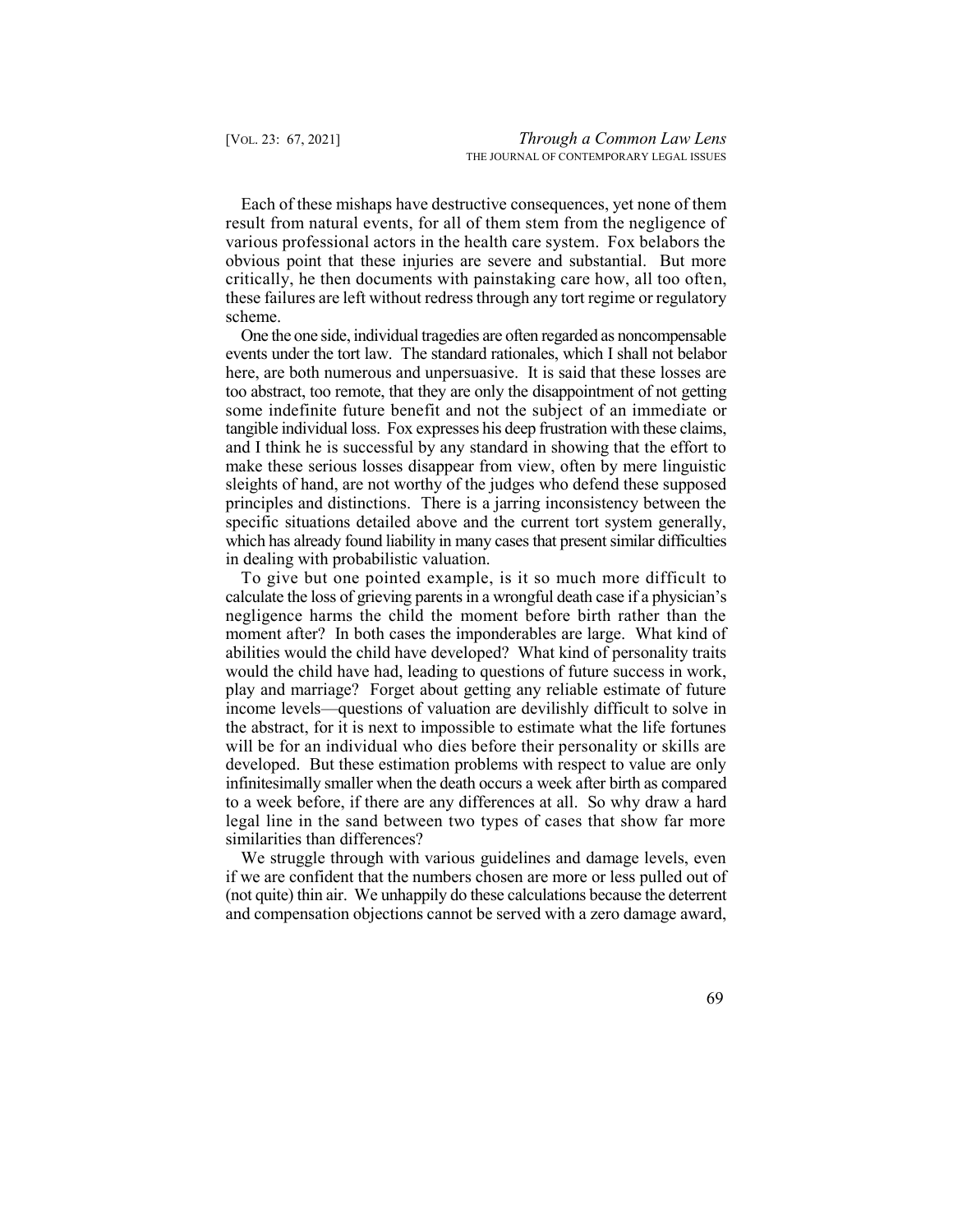so that some positive, even if imprecise, award tends to work better than nothing. This enterprise is of course not risk free, because of the possibility few, if any, precautions are taken. The level of uncertainty in damages the entire tort law, especially in wrongful death cases. A conventional test of value (which works tolerably well for the destruction or condemnation of real property) asks what a willing buyer would pay a willing seller in a voluntary exchange, which can often produce (especially in thick markets, such as those that involve real estate valuation) estimates that routinely useless here—there is no willing buyer for the life of another individual, nor is there is a willing buyer to purchase birth defects and behavioral abnormalities from individuals who have suffered these sorts of injuries that excessive damages represent a second form of error against which is an issue that runs through not only these extreme cases, but throughout tend to differ by ten percent, more or less. But these measures are utterly or deficits.

 Come to think of it, there are no willing sellers of their own lives—and only in odd cases will individuals subject themselves to pain and suffering in order to claim some supposed financial advantage which would be summarily stripped if it were discovered that the loss was willfully self- inflicted. Hence valuations of human life start from a shaky assumption that seeks to estimate the amount that it would take to have a person take a one percent increase in the risk of death, which is then multiplied, for certain death. Of course, the connection between partial and total loss of life is not linear, and so the inferences are necessarily uncertain whether we use these figures to compensate individuals through the tort system, or to determine the value of some "statistical life" to deal with environmental risks from various kinds of mishaps ranging from hurricanes to disease. But here, the best is not allowed to become the enemy of the good. Thus, life. We know that the one figure that is wrong for all of these cases is zero, and yet it is just that number that is picked when liability is denied on any perhaps by 100, to determine the requisite amount needed to compensate the collective "we" perseveres, and continues to do so within the confines of traditional tort doctrine for issues that are encountered in every area of of these grounds.

 As hinted above, the situation on the regulatory side is every bit as problematic. We know that losses of biological specimens, or the conduct of improper tests, have potentially deadly consequences. Thus, in an ordinary malpractice case, liability is a slam dunk if a physician uses the wrong reagents, or stores various plasmas and fluids intended for human use in a way that compromises their chemical integrity. Why then should losses associated with procreation be treated in a different fashion? Again, I can see no principled reason why the three classes of cases should fall outside of government regulation under some per se rule when so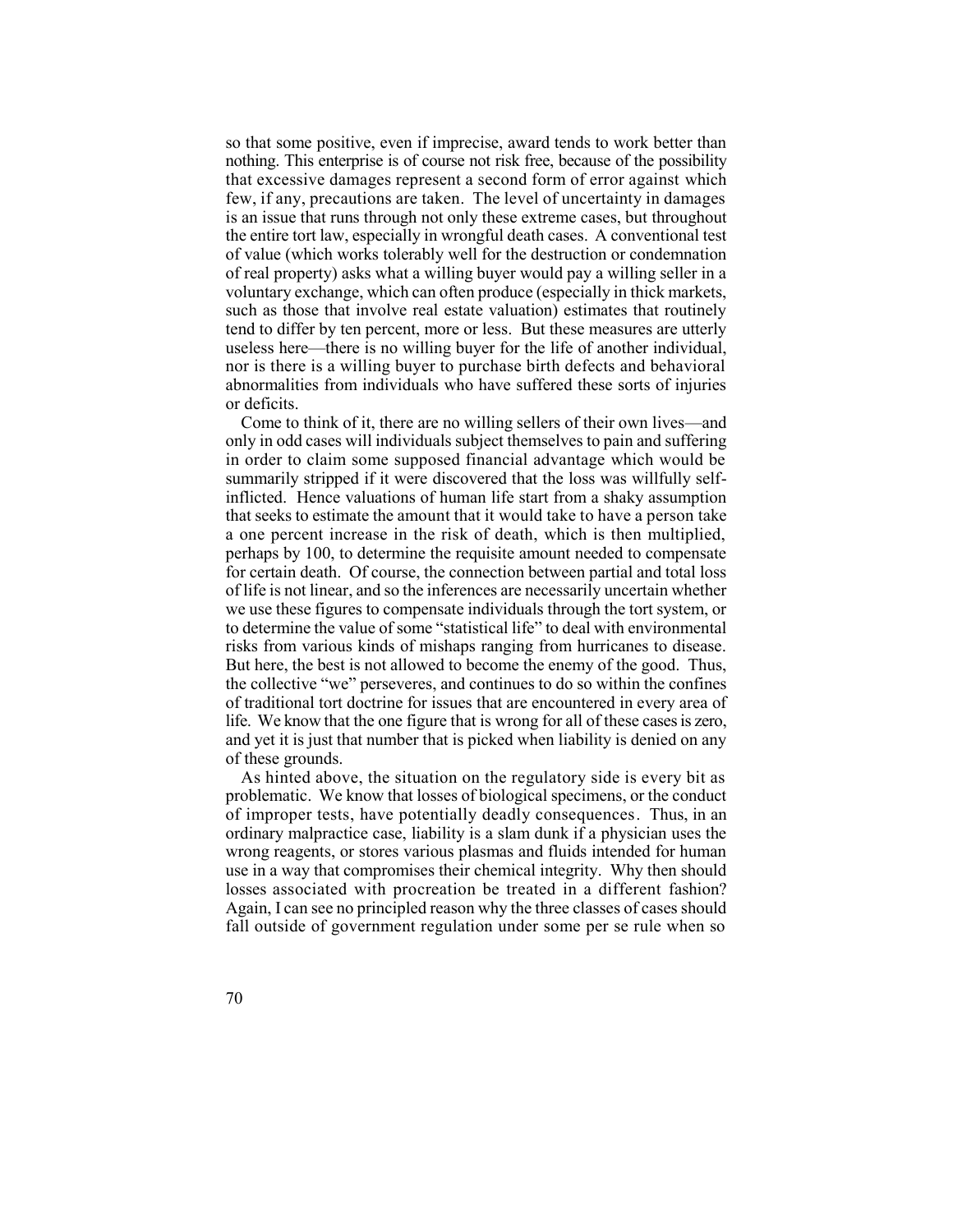many other transactions or activities in the health care space are already FDA can regulate the permits and warnings for new drugs, while approved by the FDA.<sup>1</sup> The correct response in cases of this sort is not to with the drug reaching the market. The greater predictability of outcomes thus obtained is a far preferable outcome to having juries find large verdicts against physicians and companies that have played by the rules. covered. Indeed, the common pattern today is to have dual systems—the a medical malpractice suit serves as a backstop for individual cases of harms that still nonetheless occur. Admittedly, I think this system can go seriously awry insofar as it allows for tort actions to be brought for allegedly inadequate warnings, say, even when these warnings have been allow juries to second-guess the FDA, whose major weakness is to overemphasize the downside of treatments. Rather, the appropriate course of action is to gather this new information in an orderly fashion, after which it can be used to revise the standard warnings and instructions associated

 However, Fox does not use the topic of birth rights and birth wrongs to deal with questions of regulatory excess. Instead, he deals only with those defined harms that could be sensibly prevented. A rule that protected parties from a tort action if they complied with public regulations would not constitute insulate a defendant from liability.<sup>2</sup> The effect of that uncertainty is to cases for which there is evidently far too little regulation against wellthe kind of legal vacuum that Fox decries in this book. Yet indeed, quite the opposite, this is a legal regime that he should encourage, because it would allow companies to realize that they have the benefit of a safe harbor if they comply with standards that are well-known and established in advance, without having to expose themselves to the vagaries of a tort system whose complex risk/utility balancing tests offer no safe harbor to reduce the flow of capital and expertise into this area, which could in fact slow down the rate of medical and technical innovation, with adverse consequences to individuals for whom reproductive rights are an issue.

 Again and again, it should be stressed that the ideal system of tort and regulation does *not* try to minimize the number of accidents that occur without compensation. That number could easily be driven to zero by the

 1. *See, e.g.,* Wyeth Inc. v. Levine, 555 U.S. 555 (2009), critiqued in Richard A. v. Levine, 65 N.Y.U. ANN. SURV. AM. LAW. 485 (2010). Epstein, *What Tort Theory Tells Us About Federal Preemption: The Tragic Saga of* Wyeth

 2. *See, e.g.,* John Wade, *On the Nature of Strict Tort Liability for Products*, 44 MISS. L.J. 825 (1973), critiqued in Richard A. Epstein, *The Risks of Risk/Utility*, 48 OHIO STATE L.J. 469 (1987).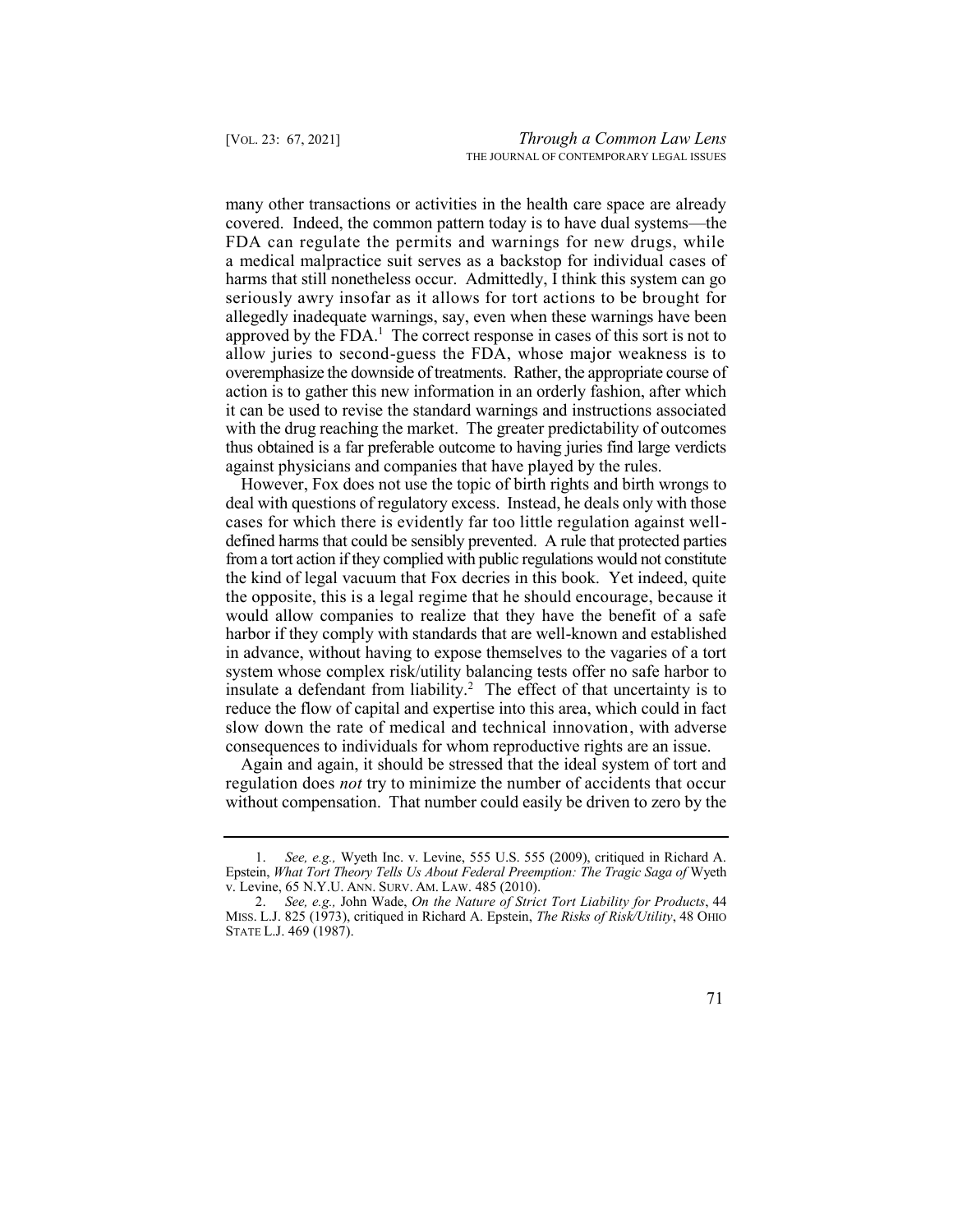imposition of some combination of heavy fines on the one hand and tort damage actions on the other—but what is essential to consider in this state of the world is the accompanying reduction in the number of cases for which needed reproductive treatment would be supplied. If the market were to dry up under the weight of harsh liability standards, it could in the extreme lead to a world with no mishaps *and* no activities.

 thousand value-adding procedures performed, out of which twenty go state of the world, there are ten thousand such procedures, out of which one hundred cases go bad, but with *no* adverse event receiving any compensation. Which world do we prefer? I would take the second, even if you put aside the evident fact that the transactions costs of running a legal system without are very expensive and drawn out. Simply put, in the first case we only have a thousand successful events, if we accept the questionable assumption that the twenty cases in which compensation is supplied are left as well off as they would have been if the injuries had never happened. But this is a rosy assumption, as it is quite likely that the errors in application are such that some of the people who get compensation do not deserve it, while others who deserve compensation will not get it—notwithstanding that in many cases, such as the birth wrongs described above, no amount of compensation can make an aggrieved individual whole. Not only do these errors result in individual injustices, but they also undermine the deterrence function of the tort system. Why bother to take a high level of precautions if you could be wrongfully sued no matter how well you perform? Likewise, why bother to take the same high level of precautions if you are likely to get off either way? These cases do not have the kind of clarity that is possible to achieve in traffic accidents, where the rules of the road in most cases make determinations of liability far more accurate So do this simple calculation. In one state of the world, there are one bad, with all twenty the victims receiving full compensation. In a second compensation are zero, while those costs in a system with compensation than they are in the shadowy area of reproductive rights.

 Now look at the dynamics of the second scenario. Here, we have 9,900 clear value-added successes against one hundred clear poor outcomes, which suggests that the increase in the number of happy outcomes wholly dwarfs the predicament of the hundred randomly chosen losers. Of course, these assumptions could be contestable, but not, I think, on the ground that higher success rates count for nothing. And if we look at the rate of medical progress, historically, it is very difficult to find a close connection between the rate of tort actions on the one side and regulatory innovations on the other.

 There are no meaningful studies that address this issue in connection with reproductive rights, where the volume of litigation is relatively small. However, a recent book that seeks to examine the effects of various kinds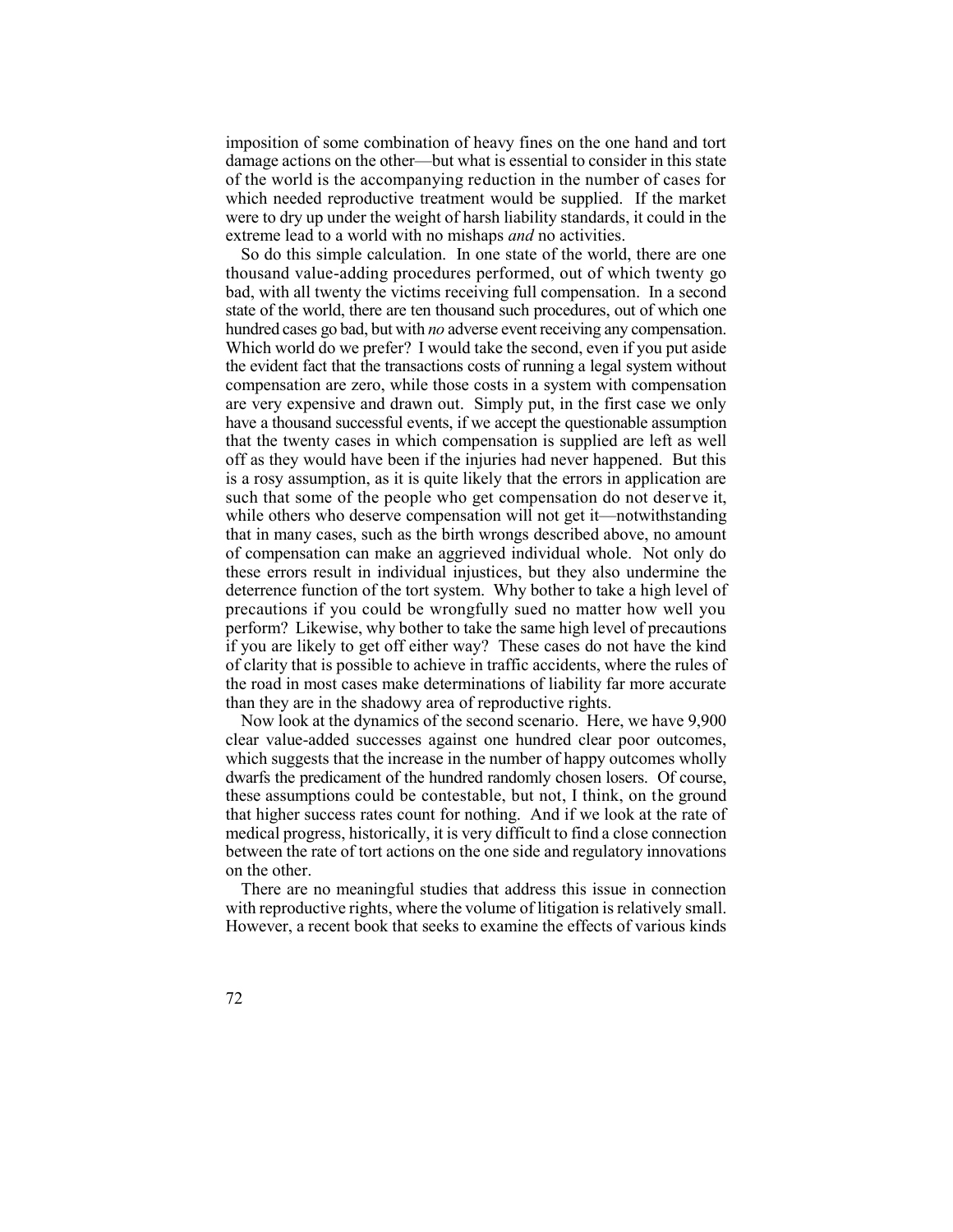remedies can supply.<sup>3</sup> As the authors note, the object of the system is a administration of "careful" medicine as opposed to flatly "defensive" medicine. Contrary to what one might expect, the book finds that subtle refinements to an uncertain extent. They are unlikely to make any change in either the overall frequency or severity of litigation. Indeed, the only kind of reform these numbers would isolate.4 I would describe the tone of *Medical Malpractice*  of tort reform on the frequency and reliability of the tort system, *Medical Malpractice Litigation: How It Works, Why Tort Reform Hasn't Helped*, paints a mixed picture (at best) of the benefits that the invocation of tort combination of justice in the individual case combined with overall deterrence. The book then documents the litany of difficulties that come in designing the overall system, in terms of both error and expenses. It notes how difficult it is to assign the blame for rising liability costs, as there are likely imperfections in both the tort system and in the insurance markets. It also notes how difficult it is to draw any operational distinction between the in liability influence the outcome in only a few cases, and even then only that appears to meaningfully impact primary behavior is a cap on damages, which are typically restricted to pain and suffering. But again, it is hard to decide whether or not the changes that are observed improve the overall social calculus. It is commonly the case that the huge verdicts announced in a few cases are trimmed on appeal, so that the total payouts are less than *Litigation* as fatalistic. As a general rule, the more careful the analysis required to prove the point, the less confident we should be about the particular reforms in question. In my view, that uneasiness should carry over into the area of reproductive rights and wrongs. Liability reforms have not made much of a difference when they have sought to limit liability. They are not likely to make much of a difference if they were to increase liability. So the question then becomes, where does the needed action actually take place?

 *Many underappreciated successes:* At this point, it is important to pick up the pieces that Fox may be missing in his dramatic account. Quite

 *Million*, N.Y. TIMES (Jan. 17, 2020), [https://www.nytimes.com/2020/01/17/health/jnj-](https://www.nytimes.com/2020/01/17/health/jnj-risperdal-verdict-reduced.html) [risperdal-verdict-reduced.html](https://www.nytimes.com/2020/01/17/health/jnj-risperdal-verdict-reduced.html) [<https://perma.cc/MC39-NTL2>]; Jonathan Stempel, *U.S.*  (July 15, 2019)[, https://www.reuters.com/article/us-bayer-glyphosate-lawsuit/u-s-judge-](https://www.reuters.com/article/us-bayer-glyphosate-lawsuit/u-s-judge-slashes-roundup-jury-award-to-25-3-million-bayer-still-plans-to-appeal-idUSKCN1UA2CH)4. *See, e.g.*, Katie Thomas, *\$8 Billion Verdict in Drug Lawsuit Is Reduced to \$6.8 Judge Slashes Roundup Jury Award to \$25.3 Million; Bayer Still Plans to Appeal*, REUTERS [slashes-roundup-jury-award-to-25-3-million-bayer-still-plans-to-appeal-idUSKCN1UA2CH](https://www.reuters.com/article/us-bayer-glyphosate-lawsuit/u-s-judge-slashes-roundup-jury-award-to-25-3-million-bayer-still-plans-to-appeal-idUSKCN1UA2CH)  [[https://perma.cc/T74V-KKCQ\]](https://perma.cc/T74V-KKCQ).



 3. BERNARD S. BLACK ET AL., MEDICAL MALPRACTICE LITIGATION: HOW IT WORKS, WHY TORT REFORM HASN'T HELPED (2021).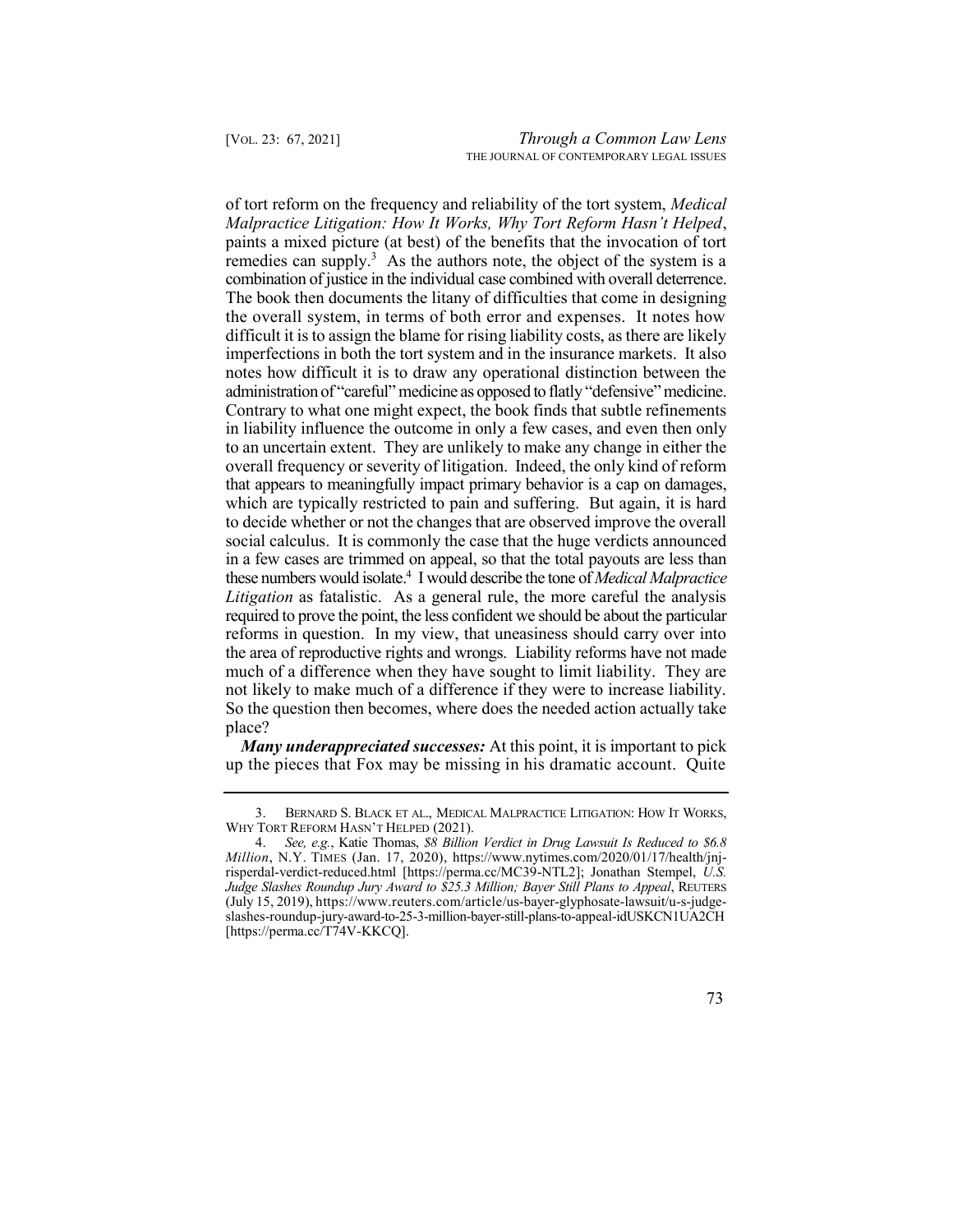simply, his exclusive focus on the failures of the current system ignores the success within that system—an observation that, as we shall see, tends to play out not only here, but in medical malpractice litigation as well.

 To revert to the Fox analysis, his discussions of individual cases of failure are done without attention to the overall systematic effects. I am not an expert on this topic, but it is not difficult to assemble a host of data that talks about the rate of progress within the health care system as  *of IVF Treatment*. 5 The highlights include improved pregnancy and delivery measured by a set of variables, such as the number of cases in the system, the rate of success, and of course, their associated costs. With a little bit of research, it was possible to collect some numbers about the state of play in connection with in vitro fertilization (IVF), a program that began with the birth of Louise Brown a little over 40 years ago. On this point, I summarize an obvious puff piece produced by Shady Grove Fertility entitled *Evolution*  rates with an accompanying decrease in twin and multiple pregnancies. Of course, what drives these changes are not any particular reforms in the legal system as such, which has remained relatively constant over time. Rather, it has been the relentless improvement of the techniques that are used to conduct IVF, leading to the observed consistent trend in improvement.

 More concretely, when Shady Grove Fertility began in 1993, they achieved a 32 percent delivery rate for women under the age of forty. Twenty years later, that number has moved sharply upward, as the clinic now achieves a 43 percent delivery rate for women under the age of forty.<sup>6</sup> Part of the explanation for this trend is improved culture media that allow for eggs after retrieval to receive better nutrition until they reach the so- called blastocyst stage, just prior to implantation. Better nutrition reduces uncertainty, and with it the need for multiple transplants. These embryos, moreover, can now be transferred directly into the uterus, instead of into the fallopian tubes. The eggs, moreover, are of much better quality due to advances in genetic testing which can remove from the reproductive and fewer birth defects. In addition, the rise of improved freezing techniques, most notably vitrification, has allowed for the storage of eggs and embryos that can be used at some later time, where results indicate that the success rates are today comparable for those observed in what is termed "fresh" IVF cycles. This delayed practice is of obvious importance for women who should need to wait until they are cured of diseases before it is safe for them to become pregnant. Similarly, it allows for married couples cycle defective embryos, resulting in the occurrence of fewer miscarriages

 5. *Evolution of IVF Treatment*, SHADY GROVE FERTILITY (July 17, 2018), https:// <www.shadygrovefertility.com/blog/treatments-and-success/evolution-of-ivf-treatment>/ [<https://perma.cc/D2EH-D9WT>].

 6. Additionally, for women under the age of 35, the delivery rate is 57 percent. *Id.* 

<sup>74</sup>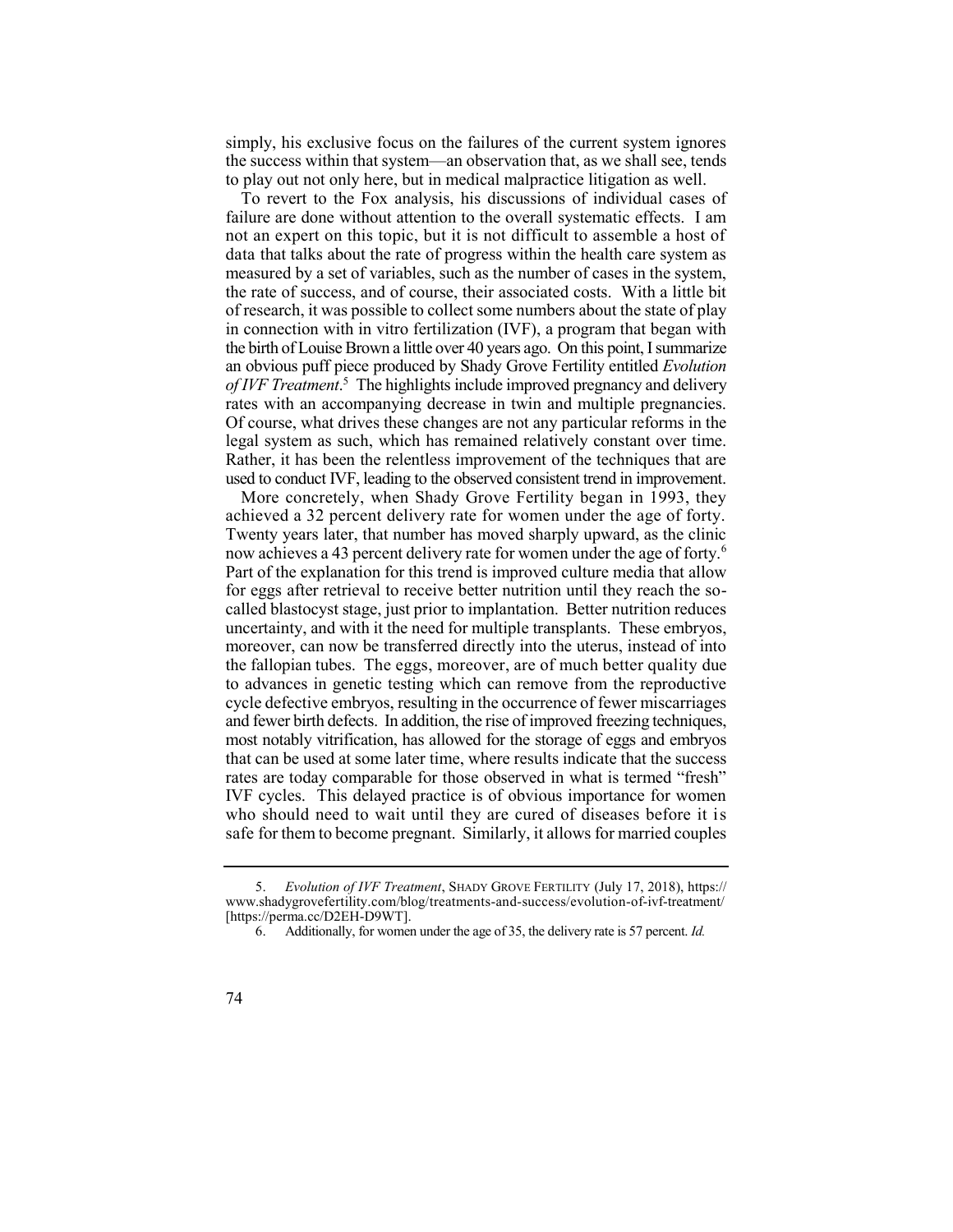to store fertilized eggs if the husband has to undergo chemotherapy or other treatments that could result in the destruction of their capacity to have offspring. Applied across the vast multitude of IVFs happening across the world, these are huge advances, and they dwarf the number of losses that take place through the (inexcusable) mishandling of fertilized eggs.

 These results are even more impressive when appreciating that the noted higher success rates have occurred even as technological advances a generation before. Thus, the Shady Grove Report states that today, the class factor infertility, advanced reproductive age issues, ovulatory dysfunctions, and even some cases of unexplained infertility. To expand on one previously untreatable condition, it has long been known that the difficulties in IVF cases do not solely reside on the female side, as weak sperm counts have historically been a major source of infertility, which in many cases forced married couples to rely on sperm donors for fertilization. But starting in the 1990s, a process known as intracytoplasmic sperm injection (ICSI) has been used to allow previously infertile husbands to become fathers as have allowed for IVF clinics to tackle cases that were deemed untreatable of treatable conditions includes such dysfunctions as endometriosis, male well.

 The upshot is that, as of 2018, some eight million IVF babies have been born worldwide. Therefore, the relevant numbers to identify are the rates of IVF failures that have occurred over the past four decades and their twins.<sup>7</sup> Just ten years later, the 2016 IVF twin rate had plummeted to 7.0%. 8 Additionally, a well-chronicled disorder associated with IVF is that from drug treatment given before an IVF.<sup>9</sup> Over the past ten years, great corresponding rates of decline. To briefly describe the situation, as stated above, perhaps the most notable IVF failure is that of twin or other multiple pregnancies. However, rapid gains have been made on this front—in 2006, for women under the age of 35, 32.4% of IVF deliveries involved of ovarian hyperstimulation syndrome (OHSS), an adverse event resulting progress has been made with respect to identifying high-risk patients, as

 9. *See, e.g.,* Pratap Kumar et al., *Ovarian hyperstimulation syndrome*, 4 J. HUM. REPROD. SCI. 70 (2011).



 7. CENTERS FOR DISEASE CONTROL AND PREVENTION, 2006 ASSISTED REPRODUCTIVE TECHNOLOGY SUCCESS RATES, NATIONAL SUMMARY AND FERTILITY CLINIC REPORTS 89 (2006), [https://www.cdc.gov/art/pdf/archived/2006-ART\\_508tagged.pdf](https://www.cdc.gov/art/pdf/archived/2006-ART_508tagged.pdf) [[https://perma.cc/](https://perma.cc) 4W8P-3QN9].

 8. CENTERS FOR DISEASE CONTROL AND PREVENTION, ASSISTED REPRODUCTIVE TECHNOLOGY, NATIONAL SUMMARY REPORT 5 (2016), <https://www.cdc.gov/art/pdf/2016> report/ART-2016-National-Summary-Report.pdf [\[https://perma.cc/B7FZ-U9D3](https://perma.cc/B7FZ-U9D3)].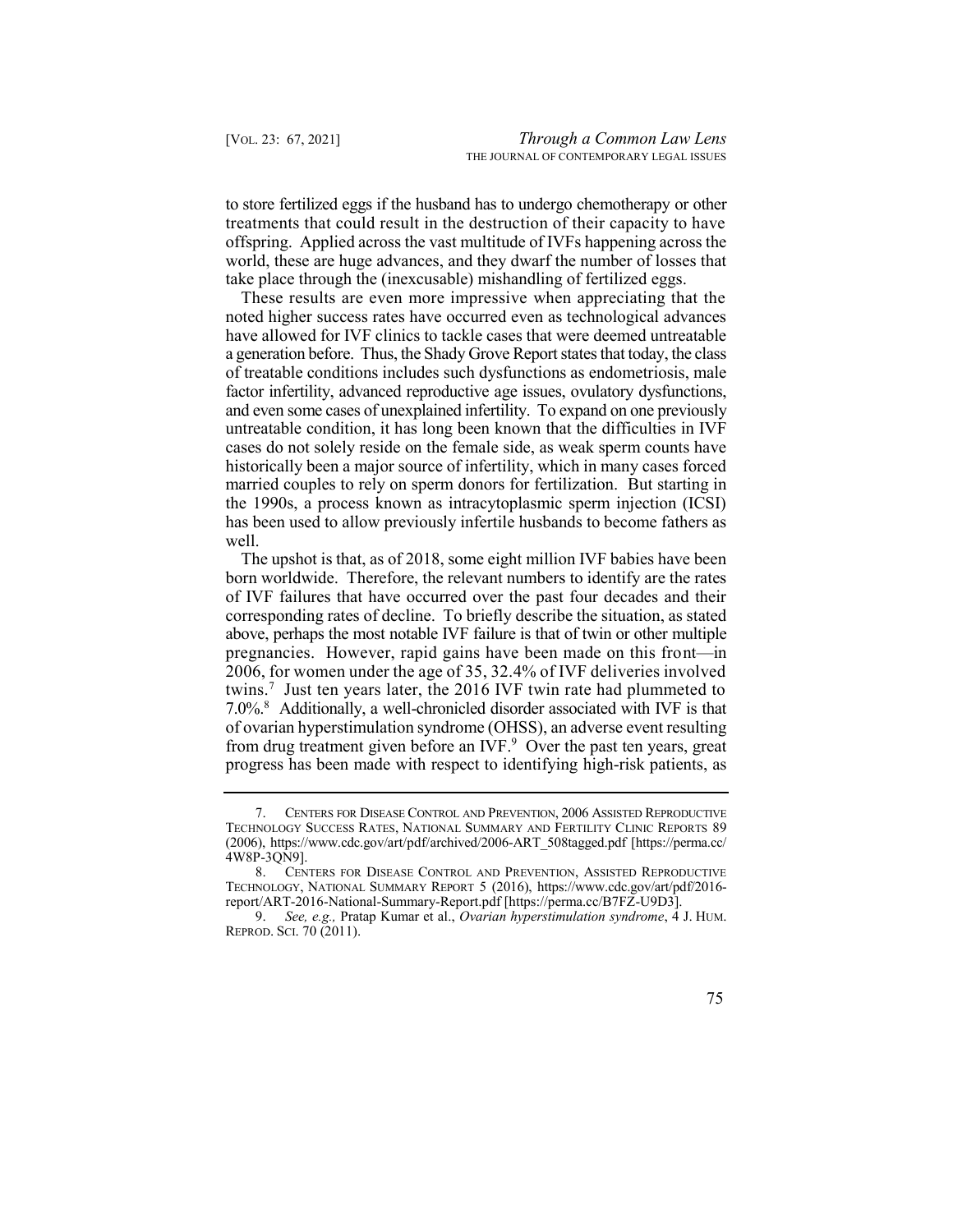well as modifications to traditional dosage regimes and the introduction of new drugs that have collectively significantly reduced instances of moderate and severe OHSS.<sup>10</sup> None of this is unexpected—a combination of knowledge that comes from the development of sound protocols, coupled with a steady stream of technological advances, all seem to point in one direction. Unfortunately, there is a regrettable tendency to talk only of the failures, which are all heartbreaking in their own way. But it is equally, indeed more important, to talk about the success stories as well, and these numbers look very much like the simple hypothetical calculations that I introduced above.

 is I think capable of generalization. Across all industries and situations, the general tendency is for accident rates to fall over time. That situation is certainly true with respect to automobile accidents and traffic fatalities. To emphasize the point, while the raw numbers certainly ignore many confounding variables, fatal automobile crashes per 100 million annual vehicle-miles of travel decreased from 36.00 in 1900 to 1.36 in 2007, a more than 26-fold decrease.<sup>11</sup> And the same trend holds true with respect to pipeline accidents. While the frequency of accidents and fatalities in this domain are somewhat sporadic as compared to motor vehicle incidents, given the relatively small absolute number of pipeline accident cases, a study analyzing over four decades of pipeline incidents reports that from 1968–2009, "fatalities and injuries from pipeline accidents are generally decreasing over time."<sup>12</sup> And again, the same trend is present with respect to railroad accidents. Excluding highway-railroad crossing accidents, the 2009–2019.<sup>13</sup> This rate stands in stark contrast to the average 1990–1999 The pattern that has been observed in connection with reproductive rights United States had an average of 7.5 train-related fatalities per year across train-related fatality rate of 18.4 deaths per year.<sup>14</sup>

 positive increases in outcomes with respect to essentially any disease or condition that has been documented in the medical literature. Consider infant mortality rates—in 1980, there were 12.6 deaths per 1,000 live births Beyond the accident rates described above, there have been substantial

 10. Omar El Tokhy et al., *An update on the prevention of ovarian hyperstimulation syndrome*, 12 WOMEN'S HEALTH 496 (2016).

<sup>11.</sup> FEDERAL HIGHWAY ADMINISTRATION, MOTOR VEHICLE TRAFFIC FATALITIES, 1900 – 2007 (Jan. 2009), [https://www.fhwa.dot.gov/policyinformation/statistics/2007/pdf/](https://www.fhwa.dot.gov/policyinformation/statistics/2007/pdf) fi200.pdf [[https://perma.cc/L2UB-LP6L\]](https://perma.cc/L2UB-LP6L).

<sup>12.</sup> Kyle Siler-Evans et al., *Analysis of pipeline accidents in the United States from 1968 to 2009*, 7 INT. J. CRIT. INFRASTRUCTURE PROT. 257 (2014).

 ACCIDENTS BY TYPE OF ACCIDENT, [https://www.bts.gov/content/train-fatalities-injuries-](https://www.bts.gov/content/train-fatalities-injuries-and-accidents-type-accidenta)13. BUREAU OF TRANSPORTATION STATISTICS, TRAIN FATALITIES, INJURIES, AND [and-accidents-type-accidenta](https://www.bts.gov/content/train-fatalities-injuries-and-accidents-type-accidenta) [\[https://perma.cc/97QZ-99FB](https://perma.cc/97QZ-99FB)].

<sup>14.</sup> *Id.* 

<sup>76</sup>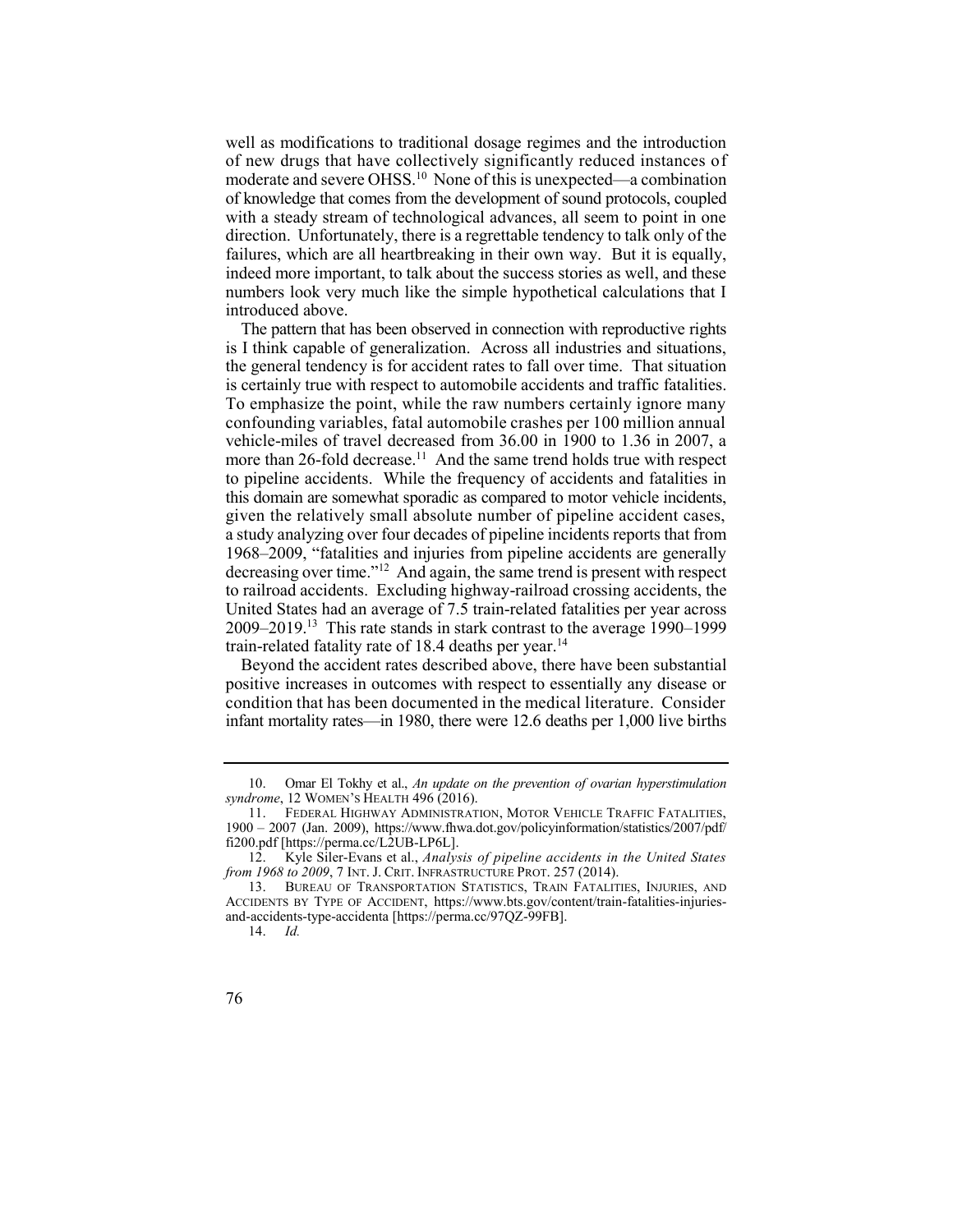1,000 live births in children under twelve months old in 2013.15 Across rate had increased to 76.5%.<sup>16</sup> Even disorders affecting remarkably small options over the past several years.<sup>17</sup> As a recent notable example, on May 24, 2019, Novartis's Zolgensma® was approved by the FDA, the first gene therapy for pediatric patients with spinal muscular atrophy (SMA), potentially only 1 in 10,000 live births.<sup>18</sup> Invariably, these increases can be attributed in children under twelve months old, compared to only 5.96 deaths per 1944–1954, a patient with breast cancer had only a 25.1% chance of surviving ten-years after their initial diagnosis; for 1995–2004, the ten-year survival populations of individuals have seen tremendous advances in treatment representing the only long-term cure for the rare disorder, which occurs in to collective improvements in molecular biology and biochemistry, enabling enhanced pharmaceutical drug design and discovery, personalized treatment regimes through basic disease genotyping, and so much more.

 At this time, it is also appropriate to add a reference to the enormous progress in the design of vaccines, driven by new technology in the for the design and fabrication of the disease.<sup>19</sup> It also involved improvements response to Operation Warp Speed, which managed to bring to market multiple vaccines that to date have proved far more effective and safe than anyone had imagined when this process was first started by the Trump administration in March 2020. The overall process involved new technologies

 15. Carrie K. Shapiro-Mendoza et al., *CDC Grand Rounds: Public Health Strategies to Prevent Preterm Birth*, 65 MORBIDITY & MORTALITY WKLY. REP. 826 (2016).

 16. Aman Buzdar, *Breast Cancer Survival on the Rise*, CONQUEST, MD ANDERSON CANCER CENTER (2011), <https://www.mdanderson.org/publications/conquest/breast-cancer>survival.h37-1586679.html [\[https://perma.cc/832T-QQ4D](https://perma.cc/832T-QQ4D)].

 17. Raymond A. Huml et al., *Accelerating Rare Disease Drug Development:*  INNOVATION & REGUL. SCI. 370 (2021), <https://doi.org/10.1007/s43441-020-00221-4>. *Lessons Learned from Muscular Dystrophy Patient Advocacy Groups*, 55 THERAPEUTIC

 18. Novartis Press Release, *AveXis receives FDA approval for Zolgensma®, the*  (May 24, 2019), [https://www.novartis.com/news/media-releases/avexis-receives-fda](https://www.novartis.com/news/media-releases/avexis-receives-fda-approval-zolgensma-first-and-only-gene-therapy-pediatric-patients-spinal-muscular-atrophy-sma)*first and only gene therapy for pediatric patients with spinal muscular atrophy (SMA)*, [approval-zolgensma-first-and-only-gene-therapy-pediatric-patients-spinal-muscular](https://www.novartis.com/news/media-releases/avexis-receives-fda-approval-zolgensma-first-and-only-gene-therapy-pediatric-patients-spinal-muscular-atrophy-sma)[atrophy-sma](https://www.novartis.com/news/media-releases/avexis-receives-fda-approval-zolgensma-first-and-only-gene-therapy-pediatric-patients-spinal-muscular-atrophy-sma) [\[https://perma.cc/Y4FZ-3L77\]](https://perma.cc/Y4FZ-3L77).

 19. Peter Loftus, *Covid-19 Vaccines Yield Breakthroughs in Long-Term Fight Against Infectious Diseases*, WALL ST. J. (Feb. 28, 2021), <https://www.wsj.com/articles>/ covid-19-vaccines-yield-breakthroughs-in-long-term-fight-against-infections-disease-11614537238 [<https://perma.cc/M8LT-34Z4>].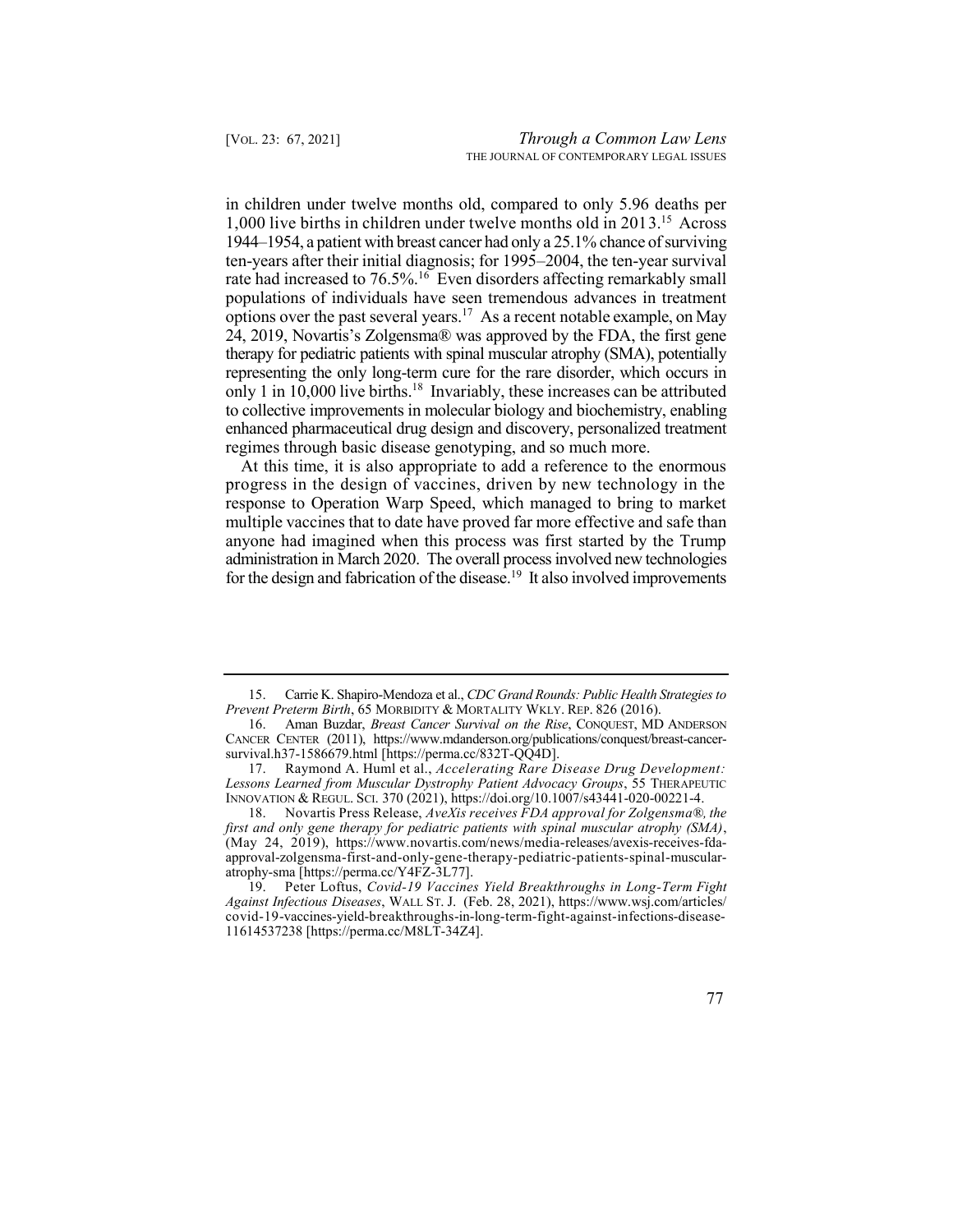in the overall distribution of the vaccine.<sup>20</sup> The processes developed in this effort will clearly spill over to find new applications in other areas.

 Overall, these beneficial results cannot be attributed to any major duty-to-warn product liability suits.<sup>21</sup> In other areas, it is unlikely that the product liability rules have contributed much to safety either.<sup>22</sup> Indeed, often attributable to asbestos-related<sup>23</sup> or silicon-related conditions,<sup>24</sup> or women, $25$  even if the manifestation of those losses was delayed for a change in the system of liability rules. Indeed, with respect to vaccines, the burdens of liability have been so great that Congress intervened in order to prevent the wholesale destruction of the vaccine market with the height of liability in torts was probably achieved in the early 1980s, which is one of the reasons explaining that period's large spurt in cases medical conditions resulting from the administration of DES to pregnant generation or more. So if it has not been through any notable reform in liability rules, what has been driving the change behind all of the positive increases noted above? Improvements in every single factor of production, from cars, to roads, to communications, and so on down the line. The same situation of course applies with respect to all forms of infrastructure, such that the newer the product, the safer the overall situation, which means that quick replacement of obsolete stock with the most current, cuttingedge technology is far more important than any liability rule for any damage that may occur. Delay in innovation is the ultimate danger in an field with innovation technology.

 *A typology for change:* It is important to see why all this is so. For example, the famous 1932 case of The T.J. Hooper is said to stand for the legal proposition that because an entire calling can "lag" in its adoption

 J. (Mar. 21, 2021), [https://www.wsj.com/articles/covid-19-vaccine-manufacturing-in-u-s-](https://www.wsj.com/articles/covid-19-vaccine-manufacturing-in-u-s-races-ahead-11616328001)20. Peter Loftus, *Covid-19 Vaccine Manufacturing in U.S. Races Ahead*, WALL ST. [races-ahead-11616328001](https://www.wsj.com/articles/covid-19-vaccine-manufacturing-in-u-s-races-ahead-11616328001) [\[https://perma.cc/5T9Q-AC9C](https://perma.cc/5T9Q-AC9C)].

 21. *See* National Childhood Vaccine Injury Act of 1986, 42 U.S.C. § 300aa-22(b) (1), (capping damages at \$250,000 given proof of vaccine caused injury, which is not that easy to establish); *See also* Paffold v. Sec'y Health & Human Services, 451 F.3d 1352, 1352 (Fed. Cir. 2006). For an early critique of the liability rules in vaccine cases, see Peter Huber, *Safety and the Second Best: The Hazards of Public Risk Management in the Courts*, 85 COLUM. L. REV. 277 (1985).

 22. A. Mitchell Polinsky & Steven Shavell, *The Uneasy Case for Product Liability,*  123 HARV. L. REV. 1436 (2010).

 23. Deborah R. Hensler, *Asbestos Litigation in the United States: A Brief Overview*, THE INSTITUTE FOR CIVIL JUSTICE, RAND (1991) (noting that from "1980 through 1984, approximately 10,000 [asbestos] cases were filed – about a ten-fold increase over the preceding five-year period.").

 24. *See, e.g.,* In re Corning, Inc., Sec. Litig., 349 F. Supp. 2d 698 (S.D.N.Y. 2004) (detailing the first judgement finding liability for defective silicone breast implants in 1984).

 25. *See, e.g.*, Sindell v. Abbott Laboratories, 26 Cal. 3d 588 (1980).

<sup>78</sup>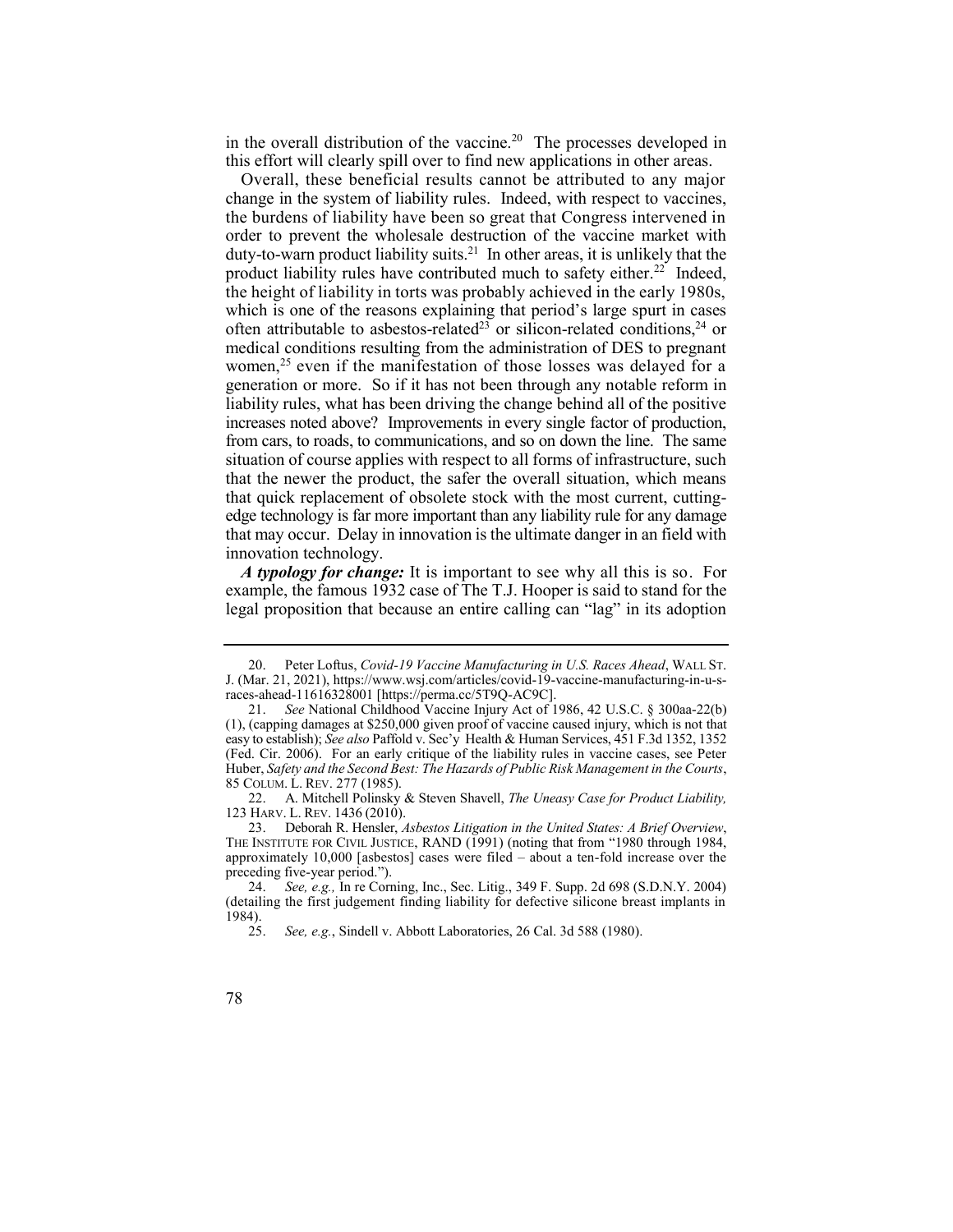of safety precautions, industry custom can never set standard of care.<sup>26</sup> Yet, this statement is based on an erroneous interpretation of the facts, which resulted in the court focusing on the wrong question. In that case, the court asked whether ships at sea should have radios that would allow them to receive storm warnings. However, the problem didn't arise out of a crash between two ships. Instead, a barge owner brought the suit against the tug that was towing his boat up past the Delaware breakwater. cut the best deal they could. When parties are in privity we do not face problems of low level of precautions, which can lead to strangers being harmed, and for which a strict liability rule is often appropriate. But in these cases, it is often ruinous to apply strict liability standards. In fact, in medical malpractice strict liability is uniformly rejected because the patient (unlike the stranger in many cases) does not want the activity to stop and thus has to moderate the demands. As a result, negligence, usually in connection with the accepted standard of care in the particular line of The two parties were in privity with each other and were both anxious to medicine, is the proper standard.

 Once we are in these consensual arrangements between repeat sophisticated Learned Hand confused the entire situation, $27$  writing as if the failure of ado.28 The analysis slightly differs in cases where one boat crashes into players the simple but insistent question is who would resist that innovation? In *The TJ Hooper,* the only ambiguity in the record was whether the captain or the boatowner should supply the radio. But Judge this one boat to be equipped with a radio was evidence of some backward industry-wide custom, when, in reality, it was just a blunder that rendered the boat unseaworthy, as the district court below had found without further another, but even in that situation there is a high correlation between outcomes and the choice of liability rule—for example, negligence versus strict liability. In any event, the risk of loss of one's own life and limb also creates strong pressures on both parties to take these precautions to protect both themselves and others. So just as with the consensual case, there are strong incentives to adopt new technologies regardless of the legal rule. Unfortunately, Hand's analysis, which missed these dynamics, has taken on a life of its own. As a result, there are huge deadweight losses

 26. The T.J. Hooper, 60 F.2d 737 (2d Cir. 1932).

 27. *See* Richard A. Epstein, *The Path to* The T.J. Hooper*: The Theory and History of Custom in the Law of Tort*, 21 J. LEGAL STUD. 1 (1992).

 28. The T.J. Hooper, 53 F.2d 107 (S.D.N.Y. 1931).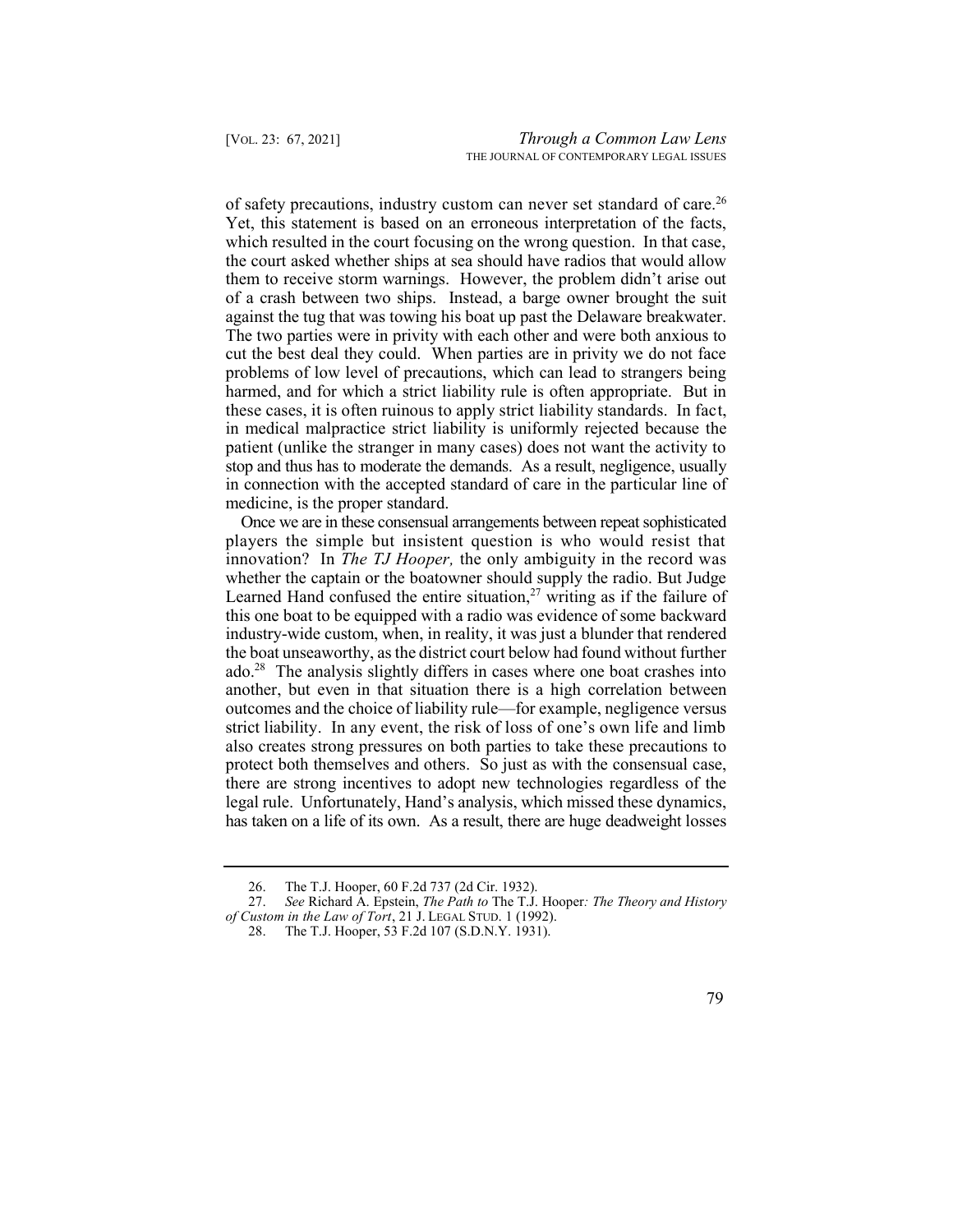in product liability cases today, as juries and judges second guess various design was or was not unreasonably dangerous.<sup>29</sup> design decisions in developing many factor tests to decide whether some

 It is important in dealing with reproductive technologies to reflect on the relationship between the liability rule and the level of technical progress. and the costs of their prevention.<sup>30</sup> In the ideal contractual world, the different technologies, or different places. But amidst all of that variation, to eliminate the risk rather than shifting it back and forth. So if there were no liability for tugs that carried no radios, non-radio-carrying tugs could not attract the level of business that a firm that announced it had the latest radio communications could (even without warranties). If there were liability, the non-radio-carrying tug owners would take precautions to minimize the risk. Indeed, no matter what the liability rule, a sensible firm would advertise that it has radios that allow it to track the weather. Thus, we see the innovation market will not be particularly responsive to changes in liability rules, because no matter what they are, both sides are better off if the risk is eliminated. As a result, drive for improvement continues apace, These are consensual cases so that the transmission of information and the control of risk should take place more rapidly than in cases involving strangers. *The TJ Hooper* offers a reference point. In *The Costs of Accidents: A Legal and Economic Analysis*, Guido Calabresi explains that a liability rule can only shift the loss from one party to another in the hopes that putting it on some efficient party will reduce the sum of accident costs parties will shift that liability to the cheaper cost avoider, assuming that this party could be identified. But Calabresi's simple formulation cannot account for the fact that the ideal solution involves a joint care situation in which the contribution of one party only makes sense if the other party makes good on its part of the deal. Nor is there any guarantee in these cases that the correct solution will remain constant across different parties, one point remains constant: both parties would much prefer to find a way which is exactly what we observe here.

 The same evolution takes place in medicine. The number of lawsuits is not a good measure of the overall state of affairs. Instead, we should look to whether improvements in technology allow for the use of more ambitious techniques that could not be done a generation earlier regardless of the various areas. To give but one illustration, there was a time when it was not possible to administer anesthetics on a continuous basis, and so patients liability rule. The reality is we observe exactly this kind of innovation in

 29. John W. Wade, *On the Nature of Strict Tort Liability for Products*, 44 MISS. L. J. 825 (1973); Richard A. Epstein, *The Risks of Risk/Utility*, 48 OHIO ST. L.J. 469 (1987).

 30. GUIDO CALABRESI, THE COSTS OF ACCIDENTS: A LEGAL AND ECONOMIC ANALYSIS (1970).

<sup>80</sup>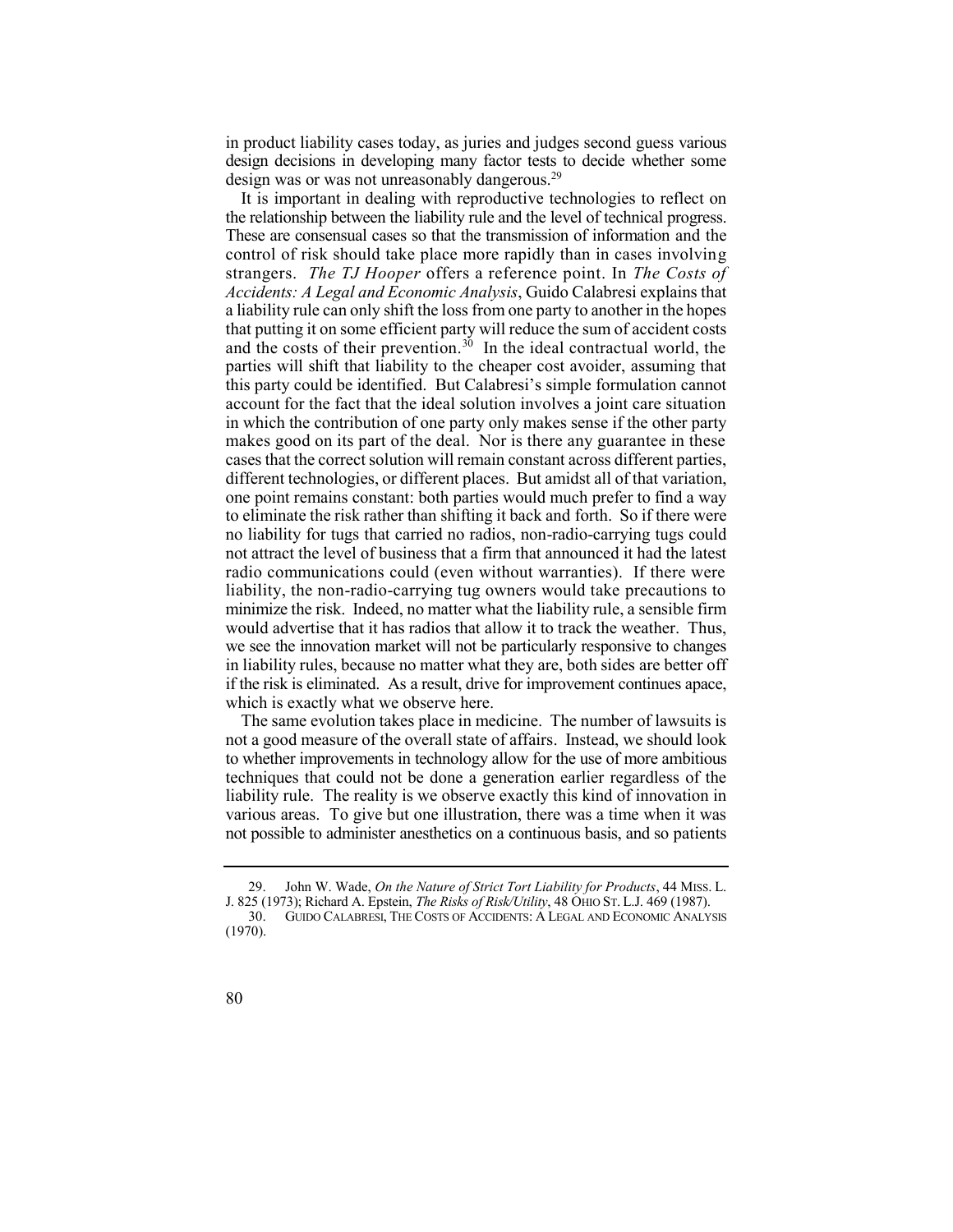had to be heavily dosed to make sure they did not wake up toward the end patients were injured trying to get out of bed was sharply reduced.<sup>31</sup> Innovative changes like these exist in drug treatments, surgery, and just about every other area of endeavor. They take place at about the same rate as with the reproductive technologies and for the same reasons. So, if one looks again at the pessimistic conclusion about the state of tort reform in medicine, it is a side issue relative to the transformation in techniques, sometime frequent and incremental, and other times uncommon but discontinuous. There is a huge market for these innovations in a no-liability world just as there is a huge market in a liability world. So the message remains the same, looking too hard at the downside overlooks the major gains on of a difficult operation. Just who should be opposed? Once it became possible to give incremental dosages, the all-or-nothing cases became far less common. As a result, the number of cases in which heavily sedated the upside.

 **IV. Contractual refinement.** The gravamen of the above argument is has happened periodically in medical malpractice cases when, for example, the price for medical services cannot be raised sufficiently to cover the which they were roundly rebuffed. $32$  In so doing, judicial regulation was that liability rules do not matter as much as technical innovation in a consensual arrangement where, as a first approximation, both sides can be made better off with any improvement, regardless of the liability rule. Over a very broad range of cases this is true. But there are situations when an extrinsic liability risk—one imposed as a matter of law, and not by the parties—can become so great that it can, at least in the short run, lead to a breakdown of the market. If the liability rule imposes a net cost that exceeds the gain from voluntary exchange, the market breaks down. This anticipated risk of liability. Indeed, in this area the decisive precedent was handed down in 1963, for at that time, it was clear that the basic doctrines of medical malpractice—the use of a customary standard of care, and the cautious use of res ipsa loquitur—were breaking down. Hence health care providers sought to fill the gap by contractual limitations on liability, for left unimpeded, which eventually led to the medical malpractice crises that arose in the mid-1970s for one simple reason: the diversion between the legal

 32. Tunkl v. Regents of University of California, 60 Cal.2d 92 (1963). For the parallel anti-contractual bias in product liability law, see Greenman v. Yuba Power*,* 59 Cal.2d 57 (1963).



 31. For one such case, dealing with informed consent, see Canterbury v. Spence*,*  464 F.2d 772 (D.C. Cir. 1972).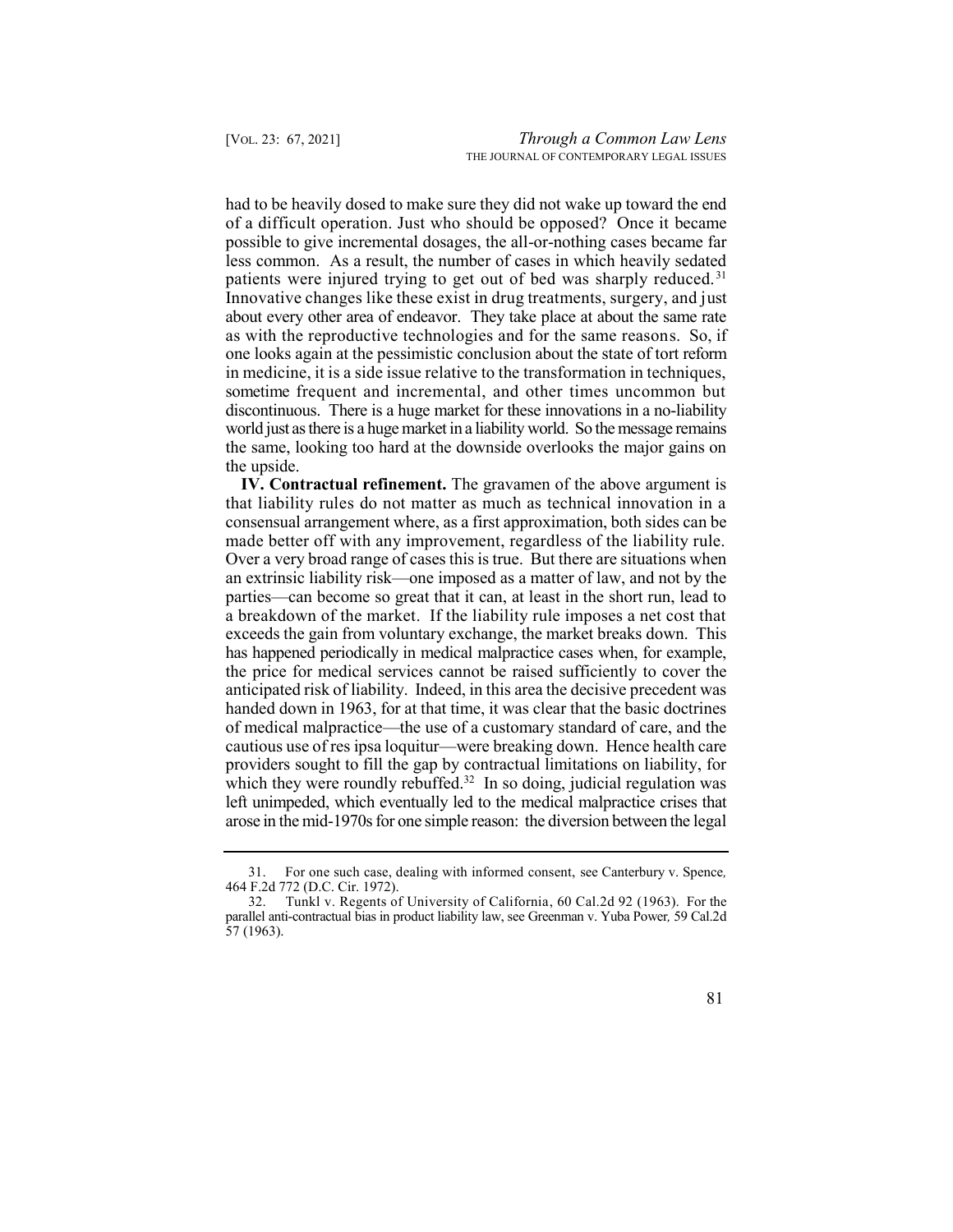rules on the one side, and the optimal contract regime on the other, became sufficiently great that adjustments in either the price term or other conditions were not sufficient to keep the market fully active, so in the locales where the impact was greatest, some contraction of the market occurred. Such a breakdown could last until the next round of innovation reduces the probability of occurrence to a low enough level that the market could then start to revive. Indeed, today with superior technology, the malpractice issue looms far smaller because the frequency of adverse events goes down, and with it the possibility of major litigation.

 Given the ebb and flow in these markets, it becomes clear why, in principle, there is a place for limitation on damages to prevent matters from going out of control. The first approximation in these cases is that profits.<sup>33</sup> The dispute between expectation and restitution in case of nondelivery But if the price goes up, requiring the seller in the wrong to disgorge the profits will not be the mark of financial ruin because he always has a fund at his disposal—namely, the higher payment received from the third party buyer—that is sufficient to cover the loss in question. Neither measure of damage therefore threatens to impose intolerable burdens on the operation the proper (expectation) measure of damage is equal to the gains that the innocent party would have received if the party in breach had performed in full. That formulation does work well in certain financial cases, as when an owner of goods sells them out from his buyer to some third party. In these cases, there is a learned debate as to whether the party who wrongfully sold the goods is entitled to the gains that the seller had received or whether, as in *Acme Mills & Elevator Co. v. Johnson*, the buyer is only entitled to lost because of resale at a profit raises an esoteric issue because no matter which measure of damage is used, the party in breach always has the resources to pay for the losses in question. Thus, in *Acme Mills*, the contract price for wheat for future delivery was \$1.03 per bushel. The wheat was wrongfully sold to a third party \$1.16 per bushel, as the price of wheat had risen sharply between the signing of the contract and the delivery date, before it fell back down again to \$0.97. If we use the expectation measure, the buyer would owe the seller money given the decline in prices, a result that never happens typically because the seller will always deliver fungible goods. of the system.

 The same is not true, however, when the expectation measure of damages no longer deals with lost profits, but instead is intended to cover consequential losses sustained by the buyer of goods or the purchaser of services from are, far in excess of the purchase price of the goods—as would be the case the defendant's breach. Those losses in question could be, and indeed often

 33. Acme Mills & Elevator Co. v. Johnson, 141 Ky. 718 (1911).

<sup>82</sup>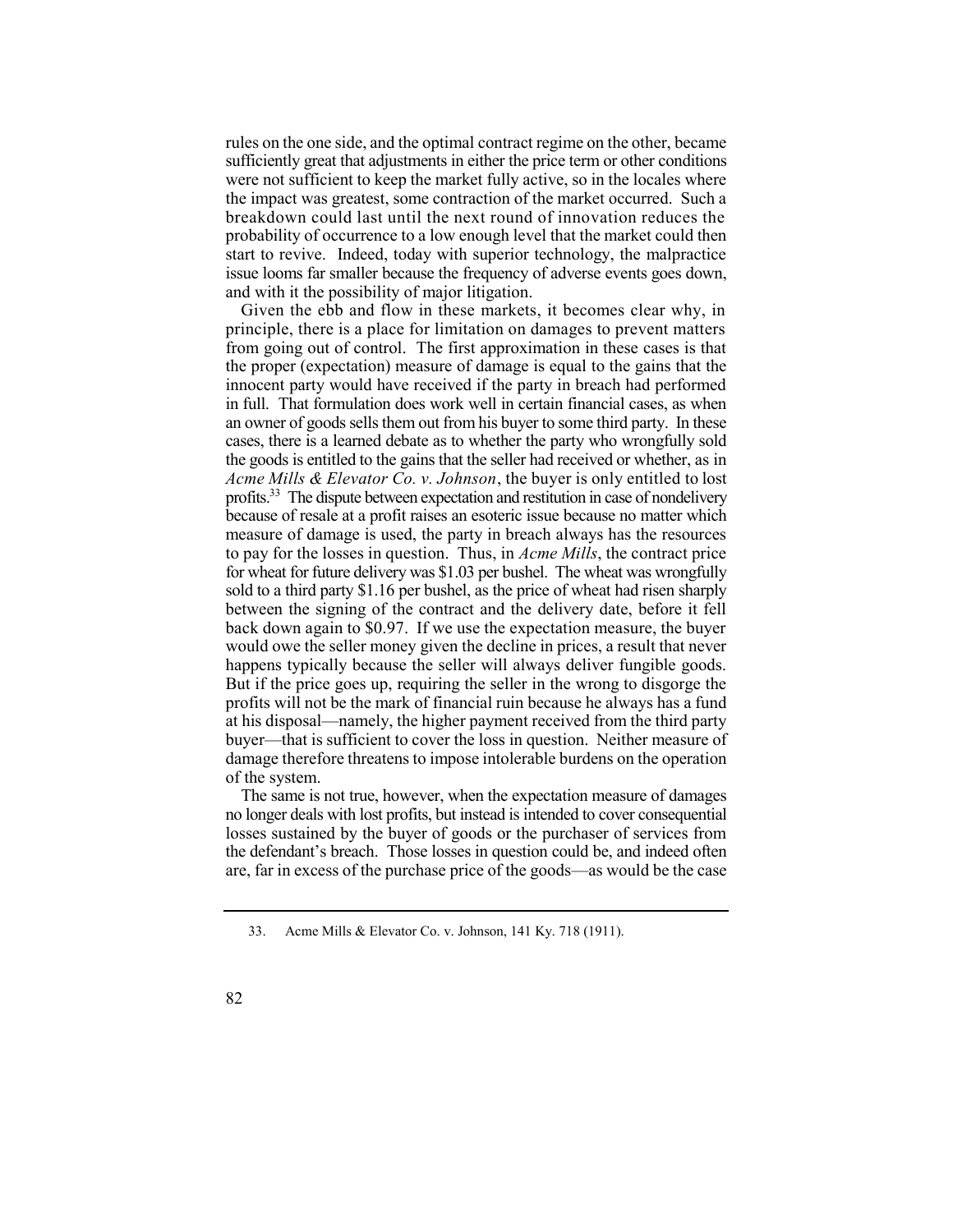then taken to the top of Mount Everest for pictures for an expensive spread for National Geographic for \$100,000, only to fail because of some defect in the equipment. In general, no seller of goods (even—or especially— if apprised of the purpose of the purchase) would agree to pay for losses of that magnitude because he could not procure insurance to cover that loss limitation on consequential damages, often in the form of a liquidated damage clause that limits, say, the loss in the event that the camera malfunctions to the purchase price of the good, even some fraction thereof, or indeed any if, for example, a defendant sells a plaintiff a camera for \$1,000 which is and still remain in business. The usual solution therefore is to impose a fixed number that is acceptable to both parties.

 The result here doesn't overreach as it's efficient from the ex-ante perspective. At this point, the buyer knows that she will be without protection in the event of failure, which incentivizes her to take steps in advance of the loss to mitigate potential damage. The simplest way to do this is to buy two cameras from independent vendors so that the backup from the second reduces the probability of loss to an acceptable level. It is also the case, however, that the buyer still would want some assurance that her seller would take precautions at his end to reduce the likelihood of product failure. A positive sum for consequential losses equal to \$100 supplies a powerful signal that the reliability of the camera is sufficiently high that the seller can insure (or self-insure) over that risk and still turn on profit on the transaction. Thus, if there were a 10 percent chance of failure, the fund the insurance, leaving none revenues to supply the goods sold. Limited consequential damages thus operate as an effective signal that the risk of loss is (probably) well under one-percent, so that the purchase of two cameras for the trip reduces the risk of loss to at most one part in ten seller would be bankrupt because the entire purchase price would have to thousand on the numbers posited.

 crankshaft in *Hadley v. [Baxendale](https://Baxendale.34)*. 34 The standard formula that speaks of damages misses the entire market dynamic.<sup>35</sup> In some cases we may need This feature applies not only to contracts for sales of goods, but also to delivery contracts, as in the famous case of the delayed delivery of the to use Fuller's standard terminology—restitution, reliance, and expectation a precise dollar figure, while in others we need a formula for damages.

 35. Richard A. Epstein, *Beyond Foreseeability: Consequential Damages in the Law of Contract*, 18 J. LEGAL STUD. 105 (1989).



 34. 156 Eng. Rep. 145 (1854).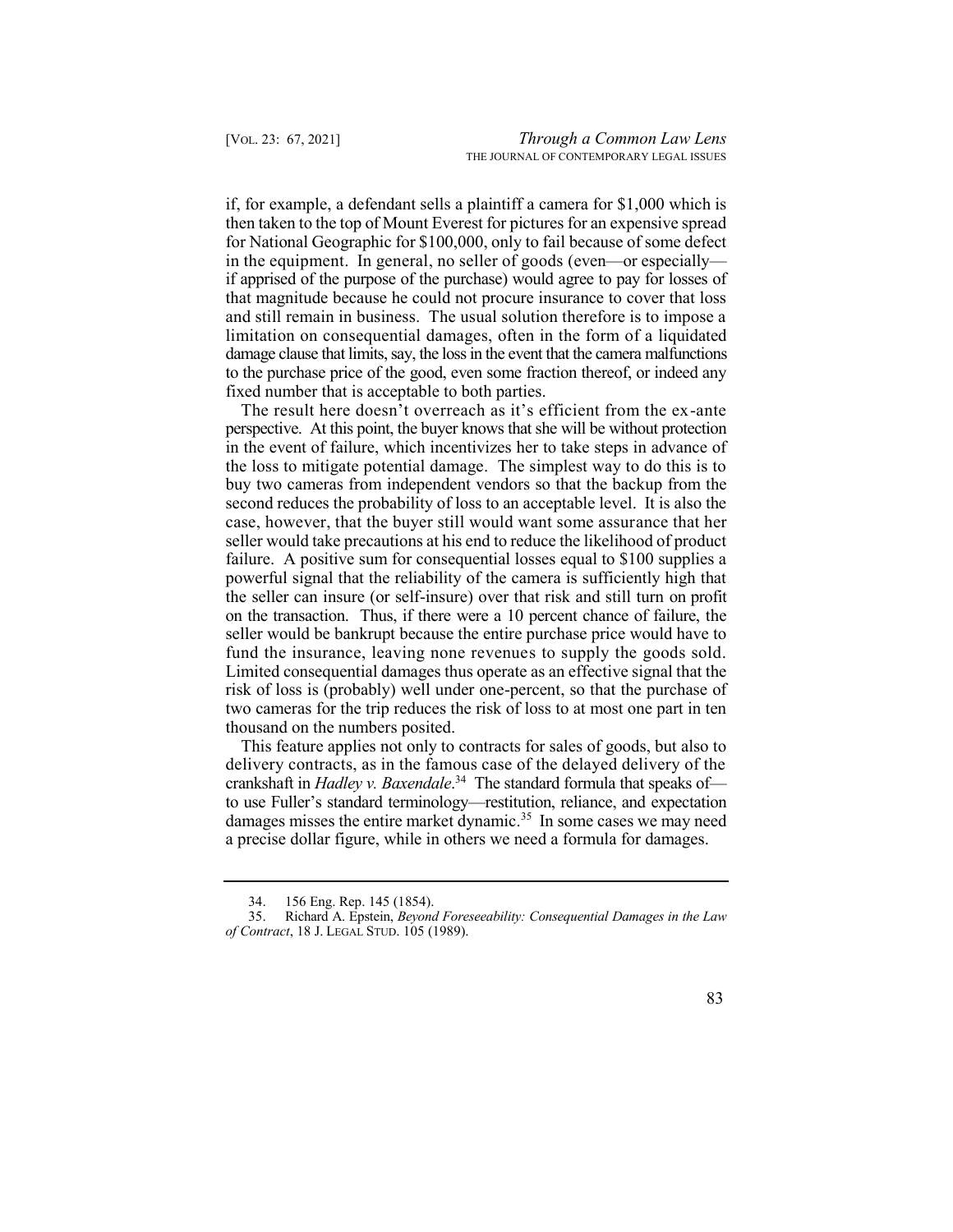This principle carries to the workers' compensation system, where employer and employee incentives work together to ensure the level of overall injury is below that which occur in a tort law system that contains the standard contributory and assumption of risk defenses. Limited transfer payments let the seller signal to its employees that it has taken appropriate precautions (often backed up by insurance and inspections), while workers are similarly incentivized to take care to avoid injury because they know that the compensation payments do not fully offset their personal losses. The level of workers' compensation is deliberately set below the expected losses, pecuniary and otherwise, to the injured worker, but in turn eliminates defenses based on assumption of risk and contributory negligence. A broad coverage formula with limited damages produces a figure that can be insured against at low enough levels that it can be covered solely with firm revenues. At the same time, workers are incentivized to take precautions not to get injured on the job as any compensation for injury would be at below-market levels.

 Workers' compensation systems should reduce the number of overall of risk defenses. How do we know?<sup>36</sup> These systems were adopted voluntarily, injuries compared to those covered by contributory negligence and assumption before required by law, when the risk of injury was high enough that administration of a compensation system was worthwhile. As a result, worker' compensation systems were often adopted in mines, mills, and railroads, where accidents were most frequent.

 The question then arises as to how this analysis can be applied to reproductive losses. As in other contexts, full tort damages may prove too burdensome, while zero damages may expose the patient or patients to excessive risk of loss. In principle, we should be able to think of some system of liquidated damages that could operate much like it does in contractual cases of defective goods or their delayed delivery (as in *Hadley*) or workplace injuries. However, these systems have not been observed in practice. Why is that the case?

 One possible reason is that parties anticipate these systems won't stand up in court such that judicial invalidation makes expenditures pointless. Another explanation is that it becomes difficult to figure out what counts as the compensation event that triggers the payment. This is difficult in the extreme when procedures fail, but less so in cases where the breakdown comes in the form of a mechanical failure like that of a cooling element at some storage facility. Even in the latter case, it's unclear how risk should be allocated if the electrical grid fails for reasons beyond the owner's

 36. Richard A. Epstein, *The Historical Origins and Economic Structure of Workers' Compensation*, 16 GA. L. REV. 775 (1982).

<sup>84</sup>